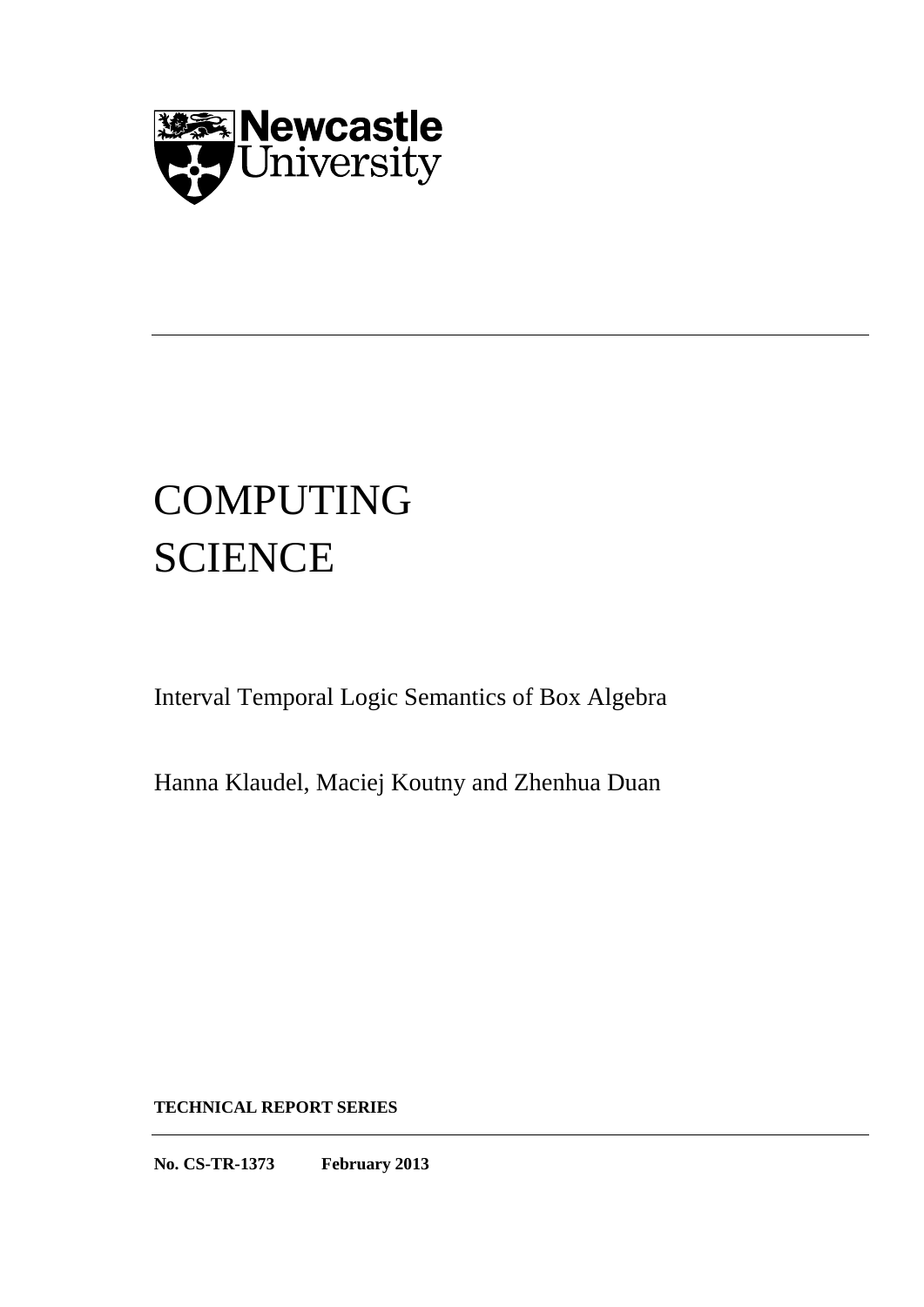# **TECHNICAL REPORT SERIES**

# **No. CS-TR-1373 February, 2013**

# Interval Temporal Logic Semantics of Box Algebra

# **H. Klaudel, M. Koutny and Z. Duan**

# **Abstract**

In this paper, we further develop a recently introduced semantical link between temporal logics and Petri nets. We focus on two specific formalisms, Interval Temporal Logic (ITL) and Box Algebra (BA), which are closely related by their compositional approach to constructing systems' descriptions. The overall goal of our investigation is to translate Petri nets into behaviourally equivalent logic formulas. As a result, the analysis of system properties can be carried out using either of the two formalisms, taking advantage of their respective strengths and powerful tool support. The contribution of this paper is twofold. First, we extend the existing translation from BA to ITL, by removing restrictions concerning the way in which control flow of concurrent system is modelled, and by allowing fully general synchronisation operator. Second, we strengthen the notion of equivalence between a Petri net and the corresponding logic formula, by proving such an equivalence at the level of transition based executions of Petri nets, rather than just by looking at their labels.

© 2013 Newcastle University. Printed and published by Newcastle University, Computing Science, Claremont Tower, Claremont Road, Newcastle upon Tyne, NE1 7RU, England.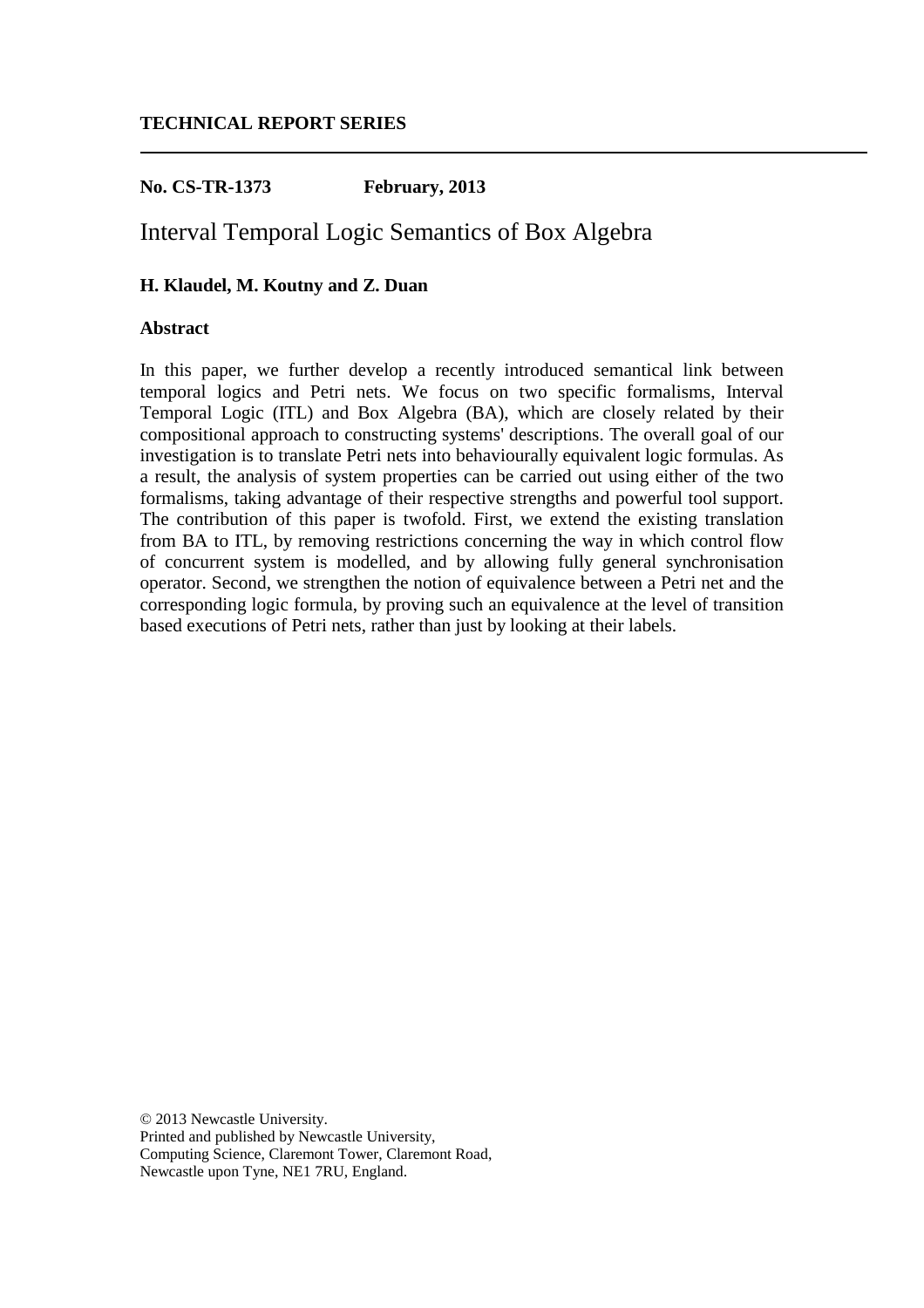# **Bibliographical details**

KLAUDEL, H., KOUTNY, M., DUAN, Z.

Interval Temporal Logic Semantics of Box Algebra [By] H. Klaudel, M. Koutny, Z. Duan

Newcastle upon Tyne: Newcastle University: Computing Science, 2013.

(Newcastle University, Computing Science, Technical Report Series, No. CS-TR-1373)

## **Added entries**

NEWCASTLE UNIVERSITY Computing Science. Technical Report Series. CS-TR-1373

#### **Abstract**

In this paper, we further develop a recently introduced semantical link between temporal logics and Petri nets. We focus on two specific formalisms, Interval Temporal Logic (ITL) and Box Algebra (BA), which are closely related by their compositional approach to constructing systems' descriptions. The overall goal of our investigation is to translate Petri nets into behaviourally equivalent logic formulas. As a result, the analysis of system properties can be carried out using either of the two formalisms, taking advantage of their respective strengths and powerful tool support.

The contribution of this paper is twofold. First, we extend the existing translation from BA to ITL, by removing restrictions concerning the way in which control flow of concurrent system is modelled, and by allowing fully general synchronisation operator. Second, we strengthen the notion of equivalence between a Petri net and the corresponding logic formula, by proving such an equivalence at the level of transition based executions of Petri nets, rather than just by looking at their labels.

#### **About the authors**

Hanna Klaudel is a Professor at the University of Evry, France.

Maciej Koutny is a Professor in the School of Computing Science, Newcastle University. His research interests centre on the theory of distributed and concurrent systems, including both theoretical aspects of their semantics and application of formal techniques to the modelling and verification of such systems; in particular, model checking based on net unfoldings. He has also investigated non-interleaving semantics of priority systems, and the relationship between temporal logic and process algebras. Recently, he has been working on the development of a formal model combining Petri nets and process algebras as well as on Petri net based behavioural models of membrane systems.

Zhen-hua Duan obtained his B.Sc. (1982) and M.Sc. (1987) degrees from Northwest University (China), and Ph.D. (1996) degree from University of Newcastle upon Tyne (UK). He became a lecturer in 1984 and was promoted to a professor in 1995 at Northwest University. In 1989 he joined Computer Science Department at University of Sheffield (UK) to work as a Visiting Scholar. From 1990 to 1997, he worked as a research associate in three universities including University of Ulster (UK), University of Newcastle upon Tyne and University of Sheffield. From1997 to 2002, he worked as a (experienced/ senior) Software Engineer in three companies including Chorleys, Airsys ATM, and Altera in UK. In2003 he joined Xidian University (China) as a professor of Computer Science. His research interests concentrate on concurrent, real-time and hybrid systems, including modeling, simulation, and verification of such systems. In addition, he is interested in temporal logic programming, formal languages and automata, and formal semantics. He is also interested in design and development of high-tech software.

#### **Suggested keywords**

ITL PETRI NET BOX ALGEBRA **COMPOSITION** SEMANTICS GENERAL SYNCHRONISATION STEP SEQUENCE EQUIVALENCE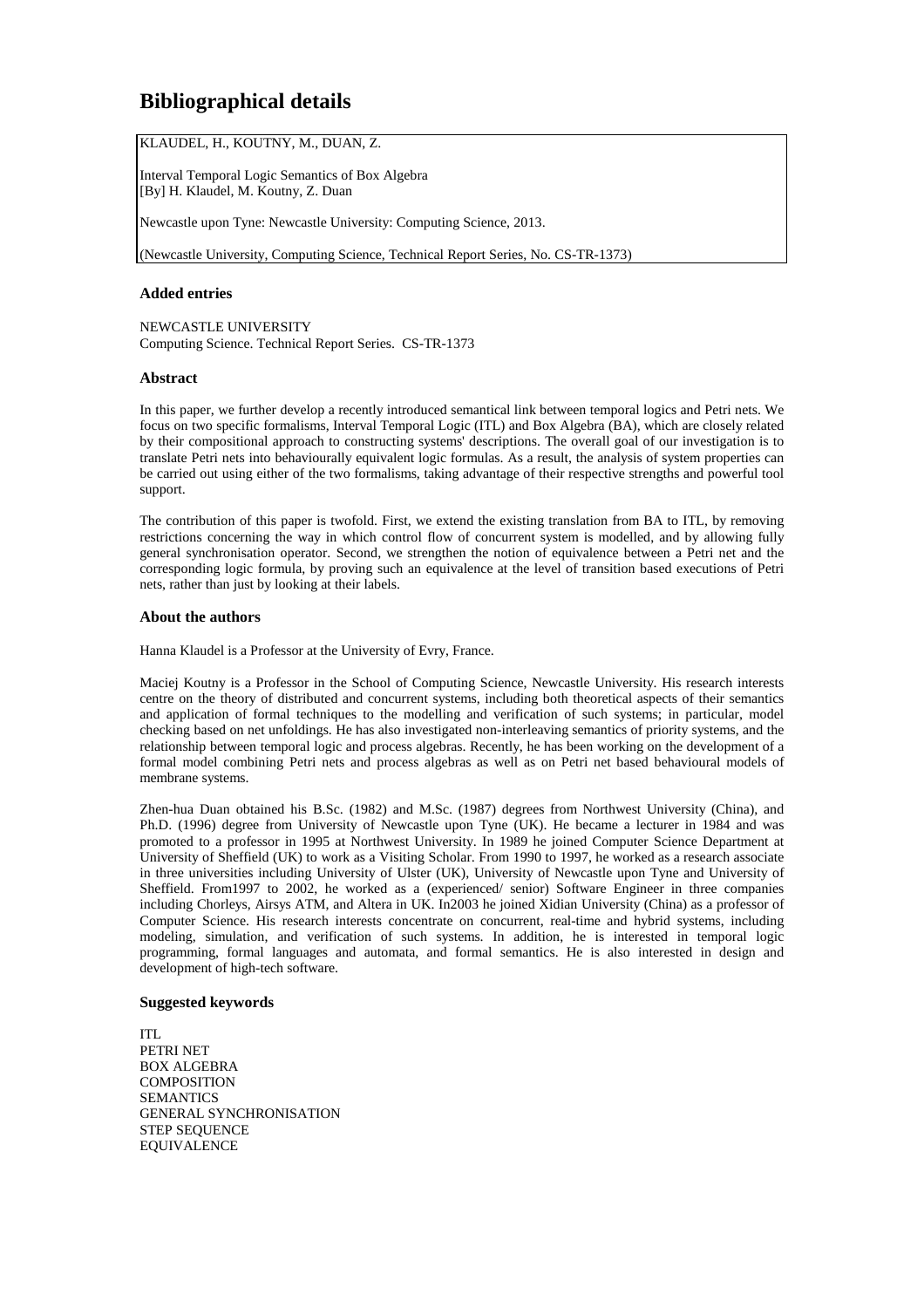# Interval Temporal Logi Semanti
s of Box Algebra

Hanna Klaudel<sup>1</sup>, Maciei Koutny<sup>2</sup>, and Zhenhua Duan<sup>3</sup>

<sup>1</sup> IBISC, Université d'Évry, 91000 Évry, France klaudel@ibisc.univ-evry.fr <sup>2</sup> School of Computing Science, Newcastle University New
astle upon Tyne, NE1 7RU, United Kingdom maciej.koutny@newcastle.ac.uk <sup>3</sup> School of Computer Science and Engineering Xidian University, Xi'an, P.R.China zhenhua\_d@yahoo.com

Abstract. In this paper, we further develop a recently introduced semanti
al link between temporal logi
s and Petri nets. We fo
us on two specific formalisms, Interval Temporal Logic (ITL) and Box Algebra (BA), which are closely related by their compositional approach to constructing systems' des
riptions. The overall goal of our investigation is to translate Petri nets into behaviourally equivalent logi formulas. As a result, the analysis of system properties an be arried out using either of the two formalisms, taking advantage of their respective strengths and powerful tool support.

The ontribution of this paper is twofold. First, we extend the existing translation from BA to ITL, by removing restrictions concerning the way in which control flow of concurrent system is modelled, and by allowing fully general synchronisation operator. Second, we strengthen the notion of equivalen
e between a Petri net and the orresponding logi formula, by proving such an equivalence at the level of transition based executions of Petri nets, rather than just by looking at their labels.

Keywords: itl, Petri net, box algebra, omposition, semanti
s, general synchronisation, step sequence, equivalence

#### 1**Introduction**

In general, temporal logics  $[6, 11]$  and Petri nets  $[5, 16]$  are regarded as fundamentally different approaches to the specification and analysis of concurrent systems. Temporal logics allow one to specify both the system designs and correctness requirements within the same framework, and the verification of correctness can be done by he
king the satisfa
tion of logi formulas. Petri nets, on the other hand, are an automata inspired model with semantics based on actions and local states whi
h allows one to apture ausal relationships in systems' behaviour. As a result, verification of behavioural properties can be carried out using invariant techniques [19] based on the graph structure of nets, or model checking techniques based on partial order reductions [20].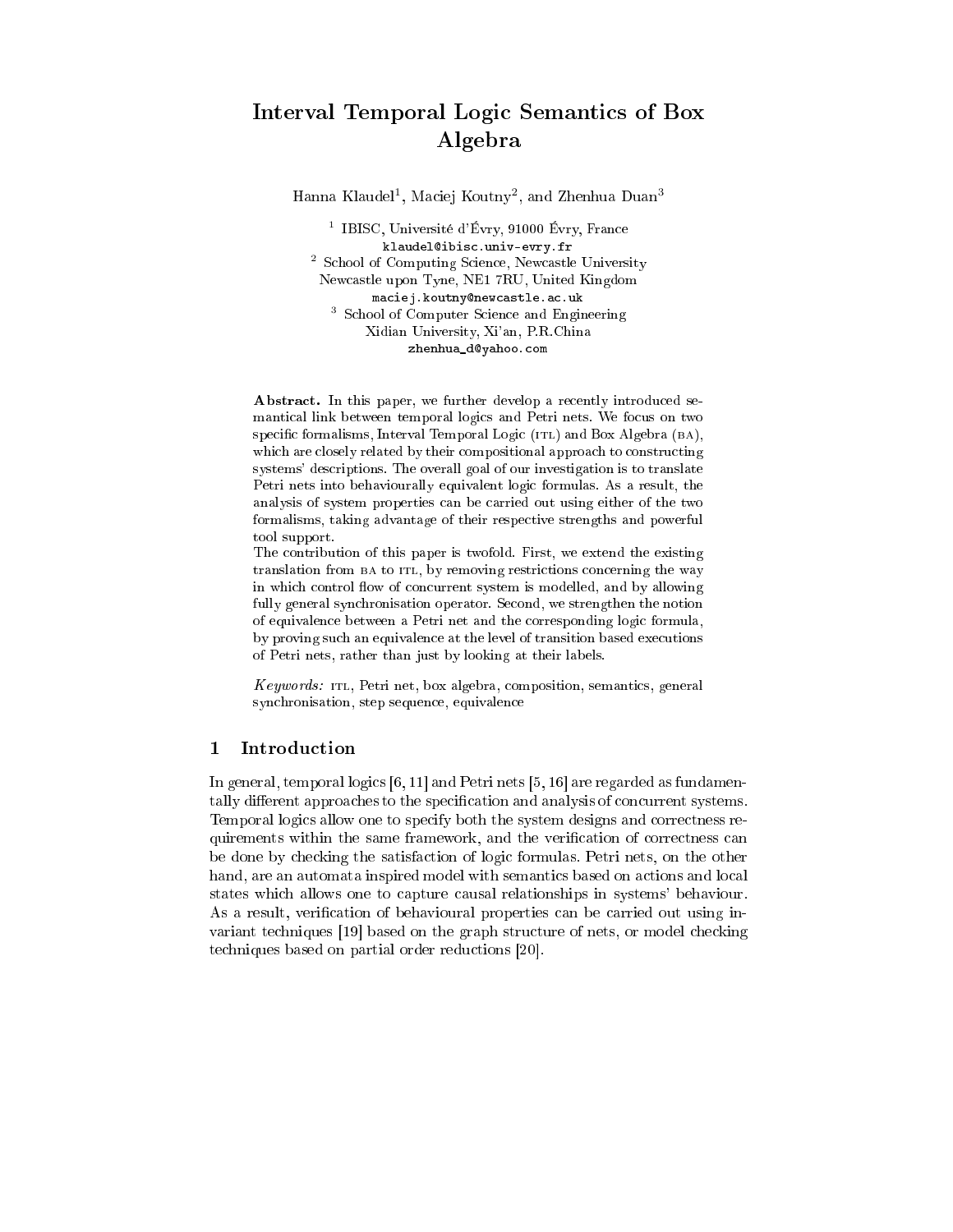#### 2 Hanna Klaudel, Ma
iej Koutny and Zhenhua Duan

To establish a semantical link between logics and Petri nets, we focused in [3] on two specific formalisms, Interval Temporal Logic (ITL) [13, 15] and Box Al $gebra$  (BA) [1], which are closely related by the their compositional approaches to constructing systems' descriptions. In particular, in both ITL and BA the control flow of a system is specified using commonly used programming operators, such as sequence, choice, parallelism and iteration. The synchronisation between concurrently executed subsystems is, however, achieved in different ways and therefore needs to be suitably handled.

In [3] we proved correctness of the translation from a submodel of BA to semantically equivalent ITL formulas. The submodel we considered disallowed the nesting of the parallel omposition operator. Moreover, syn
hronisation was binary. In this paper, we provide a syntax-driven translation for the core  $BA \left[1\right]$ syntax comprising parallel composition, sequence, choice, synchronisation and iteration, but without onsidering data variables. Cru
ially, we relax the syntactical constraints forbidding the use of the parallel composition outside the topmost level. Moreover, we onsider a fully general syn
hronisation operator. Finally, we strengthen the notion of equivalence between a BA net and the corresponding ITL formula, by proving such an equivalence at the level of transition based exe
utions of Petri nets, rather than just by taking their labels.

The paper is organised as follows. In the next section we recall the basic notions of Box Algebra. We start with the definition of box expressions which are then used to ompositionally onstru
t box nets. We also re
all a number of results demonstrating how the exe
ution semanti
s of a omposite box an be derived from the executions semantics of its components. In Section 3 we similarly re
all the relevant fragment of Internal Temporal Logi
, and present some basic semantical properties of ITL formulas. Section 4 is central to the whole paper as it contains a formal translation from box expressions to ITL formulas as well as the proof of a semanti
al equivalen
e between box expressions and the orresponding formulas. The next se
tion presents examples of this translation, and Section 6 briefly discusses future work.

Throughout the paper we use the standard mathemati
al notation. In parti
 ular, N denotes the set of all positive integers,  $\mathbb{N}_0 = \mathbb{N} \cup \{0\}$  and  $\mathbb{N}_\omega = \mathbb{N}_0 \cup \{\omega\},$ where  $\omega$  denotes the first transfinite ordinal. We extend to  $\mathbb{N}_{\omega}$  the standard arithmetic comparison operators, assuming that  $\omega = \omega$  and  $n < \omega$ , for all  $n \in \mathbb{N}_0$ . Moreover, we define  $\leq$  as  $\leq$  without the pair  $(\omega, \omega)$ . The concatenation operator for sequences of sets will be denoted by "o", and for sequences of symbols by ".". For a symbol s and a set of sequences S, we will write  $s \cdot S$  to denote the set  $\{s \cdot s' \mid s' \in S\}$ . We will also denote  $\emptyset^{\infty} = \{\emptyset \emptyset \dots\}$  and  $\emptyset^* = \{\epsilon, \emptyset, \emptyset \emptyset, \dots\}$ , i.e.,  $\varnothing^{\infty}$  comprises a single infinite sequence, and  $\varnothing^*$  an infinite number of finite sequen
es.

## Box algebra

Let A be a finite set of actions (or action labels). A synchronisation relation  $\rho$  is any set of tuples of actions  $(a_1, \ldots, a_n, a)$  such that  $n \geq 1$ . Intuitively,  $a_1, \ldots, a_n$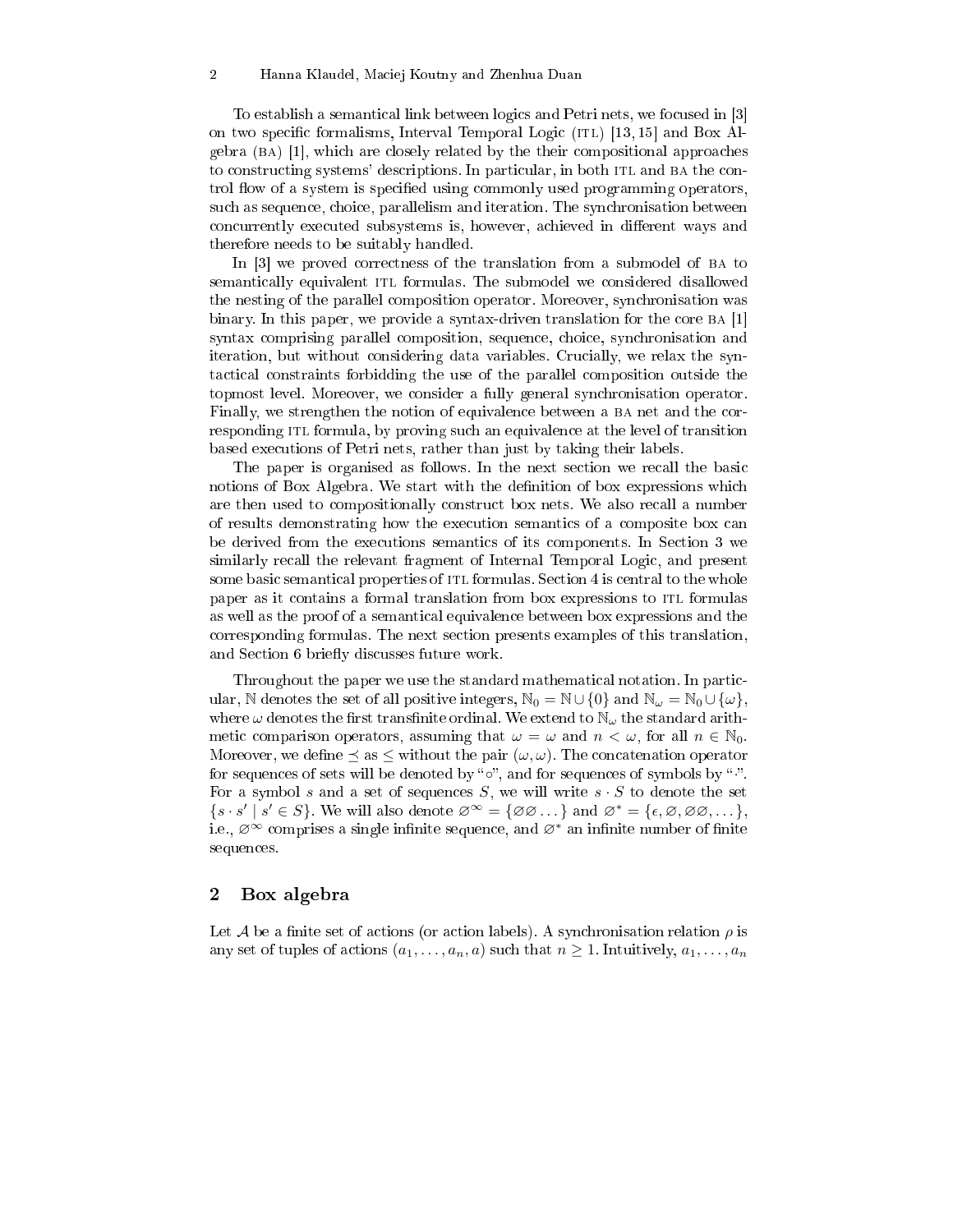represent *n* concurrent actions of which can be synchronised to yield a single composite action with the label  $a$ . To reflect this intuition we will often denote  $(a_1, \ldots, a_n, a)$  by  $a_1 \ldots a_n \mapsto a$ .

The syntax given below defines two kinds of box expressions, namely nonsynchronised expressions  $E$  capturing the control flow in a concurrent system, and synchronised expressions F (below a is an action and  $\rho$  a synchronisation relation):

$$
E \ ::= \ \text{stop} \ | \ a \ | \ E; E \ | \ E \Box E \ | \ E \parallel E \ | \ [E \circledast E \circledast E] \]
$$
\n
$$
F \ ::= \ E \text{ sco } \rho
$$

The intuition behind the above syntax is that:  $(i)$  stop denotes a blocked process; (*ii*) a denotes a process which can execute an action  $a \in \mathcal{A}$  and terminate; (*iii*)  $E: E'$  denotes sequential composition; (iv)  $E \square E'$  denotes choice composition; (v)  $E \parallel E'$  denotes parallel composition; (vi)  $\llbracket E \text{ } \otimes \text{ } E' \text{ } \otimes \text{ } E'' \rrbracket$  denotes a loop with an initial part E, iterated part E', and terminal part  $E''$ ; and  $(vii) E$  sco  $\rho$ denotes s
oping whi
h ombines a
tion syn
hronisation and restri
tion in a single construct, i.e., so enforces all the synchronisations specified by  $\rho$  and blocks all non-syn
hronised a
tions.

## 2.1 Box nets

The semantics of box expressions is given through a mapping into Petri nets called boxes. (Note that one can also define the semantics of box expressions through suitable SOS rules of operational semantics; the two semantics can be shown to coincide  $[1]$ .)

A box is a tuple  $N = (P, T, F, \ell)$  such that: (i) P and T are disjoint finite sets of respe
tively pla
es (representing lo
al states) and transitions (representing actions); (ii)  $F \subseteq (P \times T) \cup (T \times P)$  is a flow relation; and (iii)  $\ell$  is a labelling function for places and transitions such that  $\ell(p) \in \{\mathsf{e}, \mathsf{i}, \mathsf{x}\}\)$ , associating an entry, internal or exit status with every place p, and  $\ell(t) \in \mathcal{A}$ , for every transition t.

The sets of entry, internal and exit places of  $N$  are given respectively by  $N^e = \ell^{-1}(e), N^i = \ell^{-1}(i)$  and  $N^x = \ell^{-1}(x)$ . Moreover, we set  $N^{ei} = N^e \cup N^i$ and  $N^{i\mathsf{x}} = N^{i} \cup N^{\mathsf{x}}$ , and will use  $N^{\mathsf{p}}$  and  $N^{\mathsf{t}}$  to respectively denote the places and transitions of N . We also adopt the standard rules about representing nets as dire
ted graphs.

#### $2.2$ Semantics of box nets

The global states of a box  $N$  are called markings, each marking being a mapping  $M : N^p \to \mathbb{N}_0$  assigning a natural number to every place. Markings are indicated by tokens drawn inside circles representing places. The default initial (or entry) and final (or exit) markings of N, denoted respectively by  $M_N^{\mathsf{e}}$  and  $M_N^{\mathsf{x}}$ , are defined, for every  $p \in P$ , as follows:

$$
M_N^{\mathsf{e}}(p) = \begin{cases} 1 \text{ if } p \in N^{\mathsf{e}} \\ 0 \text{ otherwise} \end{cases} \text{ and } M_N^{\mathsf{x}}(p) = \begin{cases} 1 \text{ if } p \in N^{\mathsf{x}} \\ 0 \text{ otherwise} \end{cases}
$$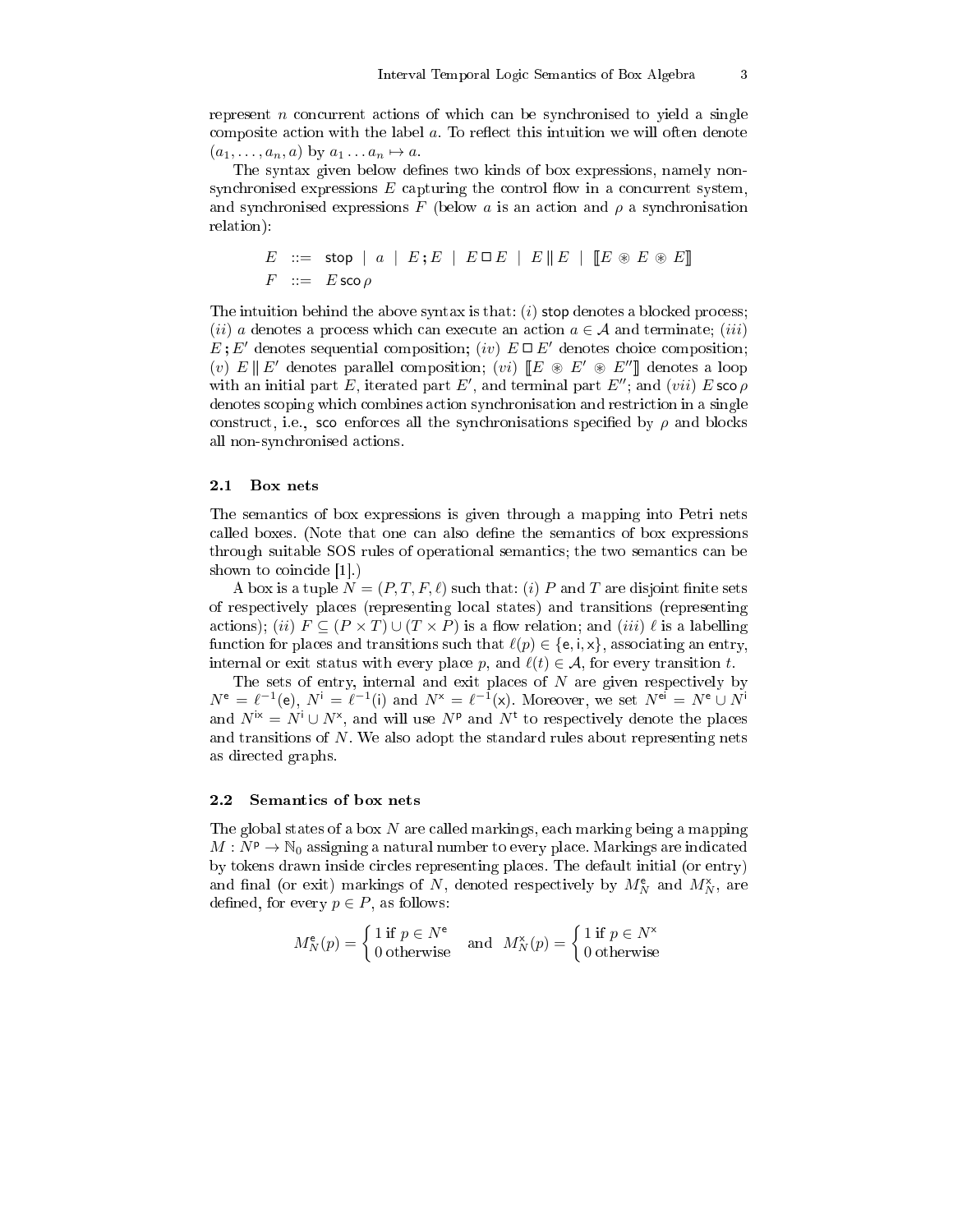#### 4 Hanna Klaudel, Ma
iej Koutny and Zhenhua Duan

The change of a marking of N results from a simultaneous execution of a set of transitions, called a step. Formally, a step of  $N$  is any set of transitions  $U \subseteq N^{\mathsf{t}}$ . It is enabled at a marking M if, for every place  $p \in N^{\mathsf{p}}$ .

$$
M(p) \geq |\{t \in U \mid (p, t) \in F\}|.
$$

We denote this by  $M[U]$ . An enabled step U can be executed leading to a marking  $M'$  given, for every place  $p \in N^{\mathsf{p}}$ , by:

$$
M'(p) = M(p) - |\{t \in U \mid (p, t) \in F\}| + |\{t \in U \mid (t, p) \in F\}|.
$$

We denote this by  $M[U\rangle M'$ .

The semantics of  $N$  is given through its step sequences starting from the default initial marking  $M_N^{\mathsf{e}}$ . We will assume that each such step sequences is infinite which is a harmless requirement as any finite step sequence can be extended by an infinite sequence of empty steps (note that  $M\varnothing$ ) M for every marking M). In addition, we single out a set of finite step sequences which lead from the default initial marking  $M_N^{\mathsf{e}}$  to the default final marking  $M_N^{\mathsf{x}}$ . Intuitively, each such step sequence will be interpreted as a successfully terminated execution of  $N$ .

A step sequence of N is an infinite sequence  $\theta = U_1 U_2 \dots$  of steps such that there exist markings  $M_1, M_2, \ldots$  of N satisfying

$$
M_N^{\mathsf{e}}[U_1\rangle M_1 \quad M_1[U_2\rangle M_2 \quad M_2[U_3\rangle M_3 \quad \dots
$$

Moreover, we define a terminated step sequence of N as a finite sequence  $\theta =$  $U_1 \dots U_m$  ( $m \geq 0$ ) of steps such that there exist markings  $M_1, \dots, M_{m-1}$  of N satisfying

$$
M_N^{\mathsf{e}}[U_1\rangle M_1 \ M_1[U_2\rangle M_2 \ M_2[U_3\rangle M_3 \ \ldots \ M_{m-1}[U_m\rangle M_N^{\mathsf{x}} \ .
$$

The sets of step sequences and terminated sequences of  $N$  are respectively denoted by steps(N) and termsteps(N). The k-th element of a step sequence  $\theta$  will be denoted by  $\theta_{(k)}$ , and its length by  $|\theta|$ .

#### 2.3 Composite boxes

The above definition of a box net is too general. In the BA approach one is only interested in nets derived ompositionally, following the syntax of box expressions. The labelling of places provides the necessary device for composing boxes along the entry and exit interfaces, i.e., the sets of entry places  $N^e$  and exit places  $N^*$ .

As a consequence of such a compositional approach to constructing boxes, the nets we are going to define will have very specific form of their places and transitions, making it easier to establish connections between boxes and ITL formulas. Intuitively, we will use the syntax of a non-syn
hronised box expression  $E$  to construct concrete places and transitions of the corresponding box  $N$ , by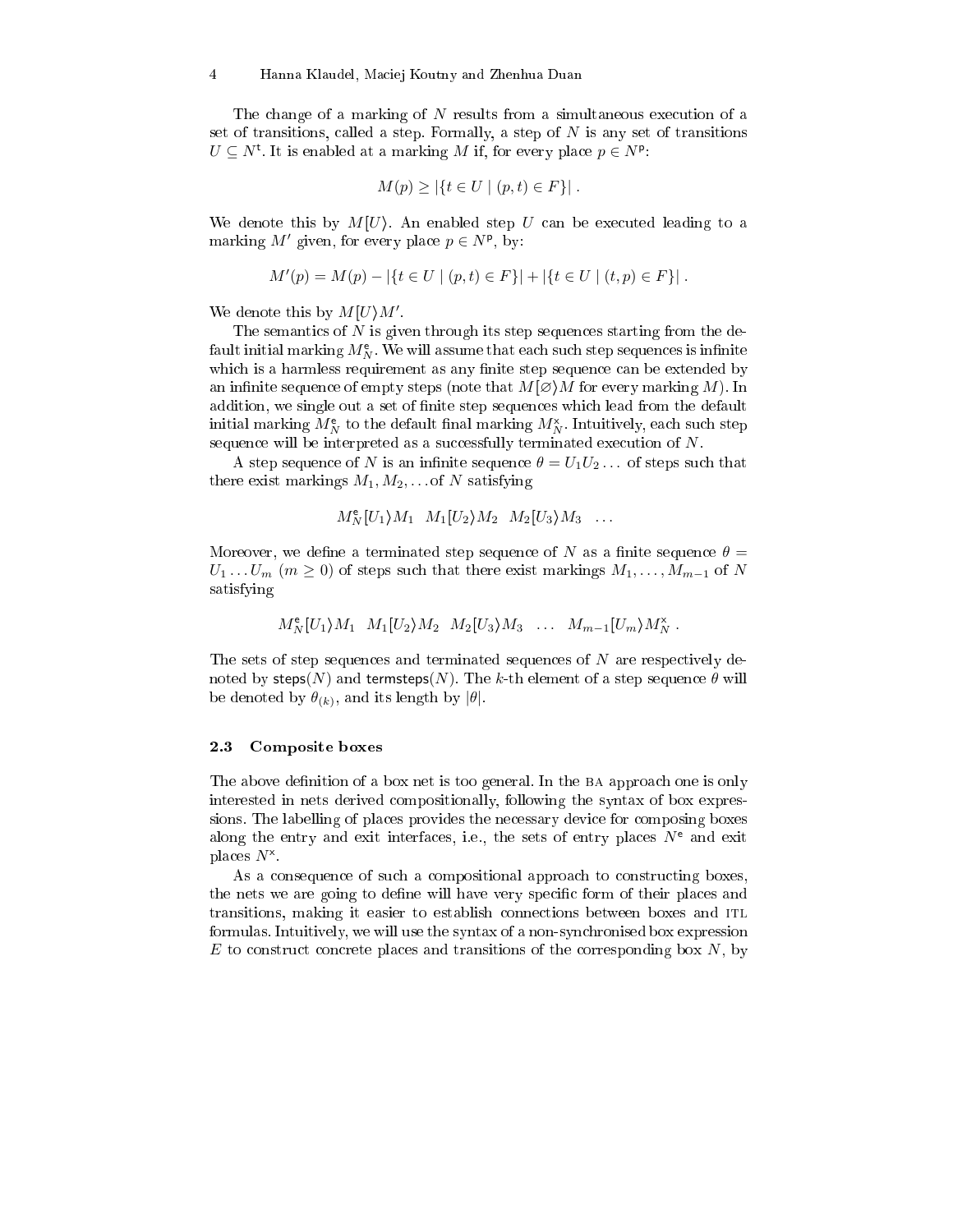embedding paths from the root of the parse tree of  $E$  in the definitions of places and transitions. In what follows, finite sequences in the set

$$
\Pi = \{\mathbf{y}_L, \mathbf{y}_R, \Box_L, \Box_R, \Box_L, \Box_R, \mathcal{B}_L, \mathcal{B}_M, \mathcal{B}_R\}^*
$$

will be called syntax paths. Note that symbols appearing in syntax paths correspond to the arguments of operators used in box expressions (with  $'L'$  indicating the left argument, etc). For two syntax paths,  $\pi_1$  and  $\pi_2$ , we denote  $\pi_1|\pi_2$  if  $\{\pi_1, \pi_2\} = \{\pi \cdot \eta_L \cdot \pi', \pi \cdot \eta_R \cdot \pi''\}$ , for some  $\pi$ ,  $\pi'$  and  $\pi''$ . Intuitively, two actions of a non-synchronised box expression are concurrent iff their positions,  $\pi_1$  and  $\pi_2$ , in the parse tree are such that  $\pi_1|\pi_2$ .

The form of each place in compositionally defined boxes will be  $p_Z$ , where  $p \in \{e, i, x\}$  and  $Z \subset \Pi \{e, x\}$ , while each transition will be of the form  $a_W$ , where  $a \in \mathcal{A}$  and  $W \subset \Pi$ . Moreover, for brevity, the sets Z and W will be written as coma separated lists without brackets.

For a syntax path  $\pi \in \Pi$  and transition  $a_W$ , we denote  $\pi \cdot a_W = a_{\pi \cdot W}$ . This prefix notation extends in the usual way to sets of transitions and sequences of sets of transitions as well as (sets of) places.

The specific form of places and transitions, together with the systematic way in which boxes are manipulated below, will mean that for a compositional box  $N = (P, T, F, \ell)$  it will be the case that, for all  $p_Z \in P$  and  $a_W \in T$ ,  $\ell(p_Z) = p$ and  $\ell(a_W) = a$ , as well as:

$$
(p_Z, a_W) \in F \iff \exists \pi \in W : \pi \cdot e \in Z
$$

$$
(a_W, p_Z) \in F \iff \exists \pi \in W : \pi \cdot x \in Z.
$$

As a result, we will represent such a box simply by  $N = (P, T)$ .

We will now present a systematic way of constructing composite boxes. For each constant expression we define a specific box and, for each operator used in box expressions, we define a corresponding operator on boxes, in the following way.

Constants. With the blocking expression stop and a single-action expression  $a \in \mathcal{A}$ , we respectively associate the following two simple boxes:

$$
N_{stop} = (\{e_e, x_x\}, \varnothing)
$$
  
\n
$$
N_a = (\{e_e, x_x\}, \{a_\epsilon\})
$$
. (1)

Their diagrams are depicted in Figure 1 with labels shown inside the nodes.

Sequence.  $N; K$  combines the exit interface of N with the entry interface of K. The entry interface of the resulting box is that of  $N$ , and the exit interface is that of K; for an example see the diagram of  $\mathsf{N}_a$ ;  $\mathsf{N}_b$  in Figure 1.

$$
N; K = (P_L \cup P_R \cup \mathcal{X}, T_L \cup T_R)
$$
 (2)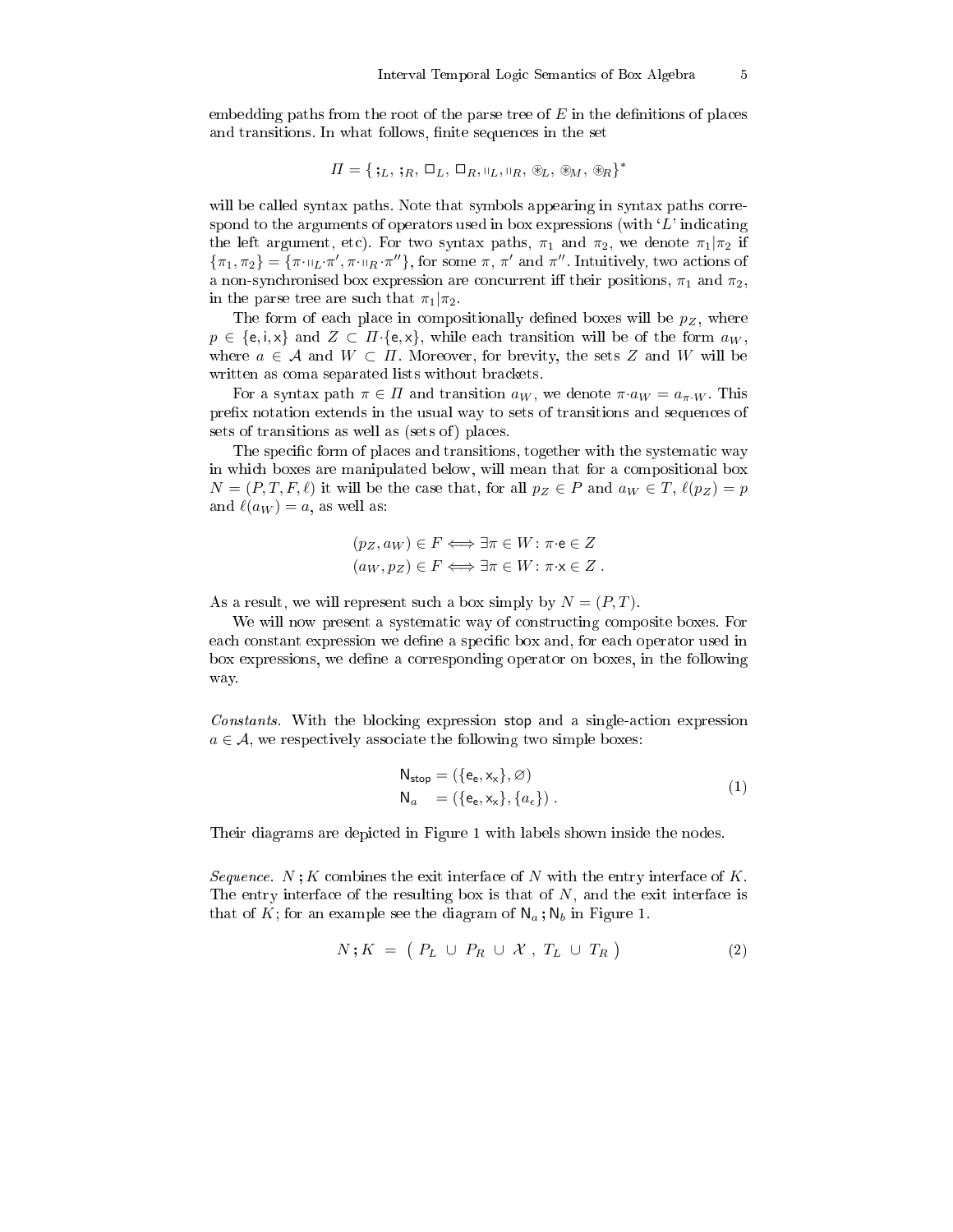where

$$
T_L = \mathfrak{j}_L \cdot N^{\mathfrak{t}} \qquad T_R = \mathfrak{j}_R \cdot K^{\mathfrak{t}}
$$
  
\n
$$
P_L = \mathfrak{j}_L \cdot N^{\mathfrak{e}i} \qquad P_R = \mathfrak{j}_R \cdot K^{\mathfrak{i}x}
$$
  
\n
$$
\mathcal{X} = \{i_{\mathfrak{j}_L \cdot Z \cup \mathfrak{j}_R \cdot W} \mid x_Z \in N^x \wedge \mathfrak{e}_W \in K^{\mathfrak{e}}\}.
$$
  
\n(3)



Fig. 1. From the left to right: diagrams of  $N_{stop}$ ,  $N_a$ ,  $N_a$ ,  $N_b$  and  $N_c \square (N_a; N_b)$ . Note that the last two boxes correspond to the box expressions  $a$ ; b and  $c \Box (a;b)$ .

Choice.  $N \square K$  combines together the entry interfaces of the two boxes creating a new entry interface, as well as their exit interfaces creating a new exit interface; for an example see the diagram of  $N_c \square (N_a ; N_b)$  in Figure 1.

$$
N \Box K = \left( P_L \cup P_R \cup \mathcal{X} \cup \mathcal{Y}, T_L \cup T_R \right) \tag{4}
$$

where

$$
T_L = \Box_L \cdot N^{\dagger} \qquad T_R = \Box_R \cdot K^{\dagger}
$$
  
\n
$$
P_L = \Box_L \cdot N^{\dagger} \qquad P_R = \Box_R \cdot K^{\dagger}
$$
  
\n
$$
\mathcal{X} = \{e_{\Box_L \cdot Z \cup \Box_R \cdot W} \mid e_Z \in N^e \land e_W \in K^e\}
$$
  
\n
$$
\mathcal{Y} = \{x_{\Box_L \cdot Z \cup \Box_R \cdot W} \mid x_Z \in N^x \land x_W \in K^x\}.
$$
  
\n(5)

*Parallelism.* N || K puts next to each other the boxes N and K; for an example see the diagram of  $((a || a); b) || (b; c)$  on the left of Figure 3. The new entry (resp. exit) interface is the union of the entry (resp. exit) interfaces of the composed boxes.

$$
N \parallel K = \left(P_L \cup P_R, T_L \cup T_R\right) \tag{6}
$$

where

$$
T_L = \mathbf{u}_L \cdot N^{\mathsf{t}} \qquad T_R = \mathbf{u}_R \cdot K^{\mathsf{t}}
$$
  
\n
$$
P_L = \mathbf{u}_L \cdot N^{\mathsf{p}} \qquad P_R = \mathbf{u}_R \cdot K^{\mathsf{p}}
$$
 (7)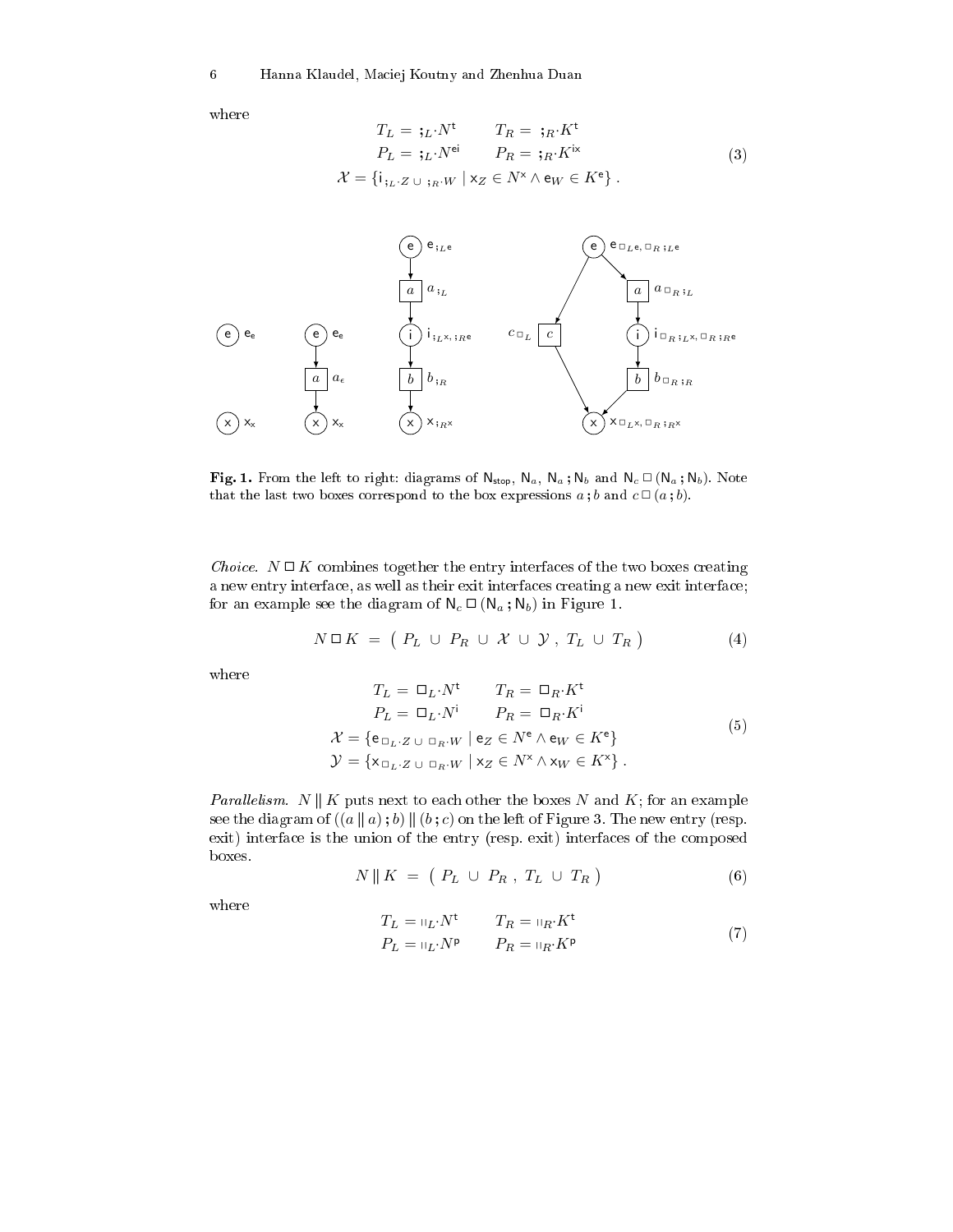*Iteration*.  $\llbracket N \otimes K \otimes J \rrbracket$  combines the exit interfaces of N and K with the entry interfaces of K and J; for an example see the diagram of  $[\![N_a \otimes (N_b) \! | \! | N_c \rangle \otimes N_d]\!]$ on the left of Figure 2. The new entry interface is that of  $N$ , and the exit interface is that of  $J$ .

$$
\llbracket N \circledast K \circledast J \rrbracket = (P_L \cup P_M \cup P_R \cup \mathcal{X}, T_L \cup T_M \cup T_R) \quad (8)
$$

where

$$
T_L = \circledast_L \cdot N^{\mathsf{t}} \qquad T_M = \circledast_M \cdot K^{\mathsf{t}} \qquad T_R = \circledast_R \cdot J^{\mathsf{t}}
$$
  
\n
$$
P_L = \circledast_L \cdot N^{\mathsf{ei}} \qquad P_M = \circledast_M \cdot K^{\mathsf{i}} \qquad P_R = \circledast_R \cdot J^{\mathsf{ix}}
$$
  
\n
$$
\vdots
$$
 (9)

 $\mathcal{X} = \{\mathsf{i}_{\circledast_L \cdot Z \cup \circledast_M \cdot W \cup \circledast_M \cdot V \cup \circledast_R \cdot Y} \mid$  $\mathsf{x}_Z \in \mathit{N}^\mathsf{x} \land \mathsf{e}_W \in \mathit{K}^\mathsf{e} \land \mathsf{x}_V \in \mathit{K}^\mathsf{x} \land \mathsf{e}_Y \in J^\mathsf{e}\}$ 



Fig. 2. Diagrams of two boxes involving iteration:  $\llbracket N_a \otimes (N_b \parallel N_c) \otimes N_d \rrbracket$  (left) and  $([N_a \otimes (N_b \parallel N_c) \otimes N_d])$  sco  $\{a \mapsto G, bc \mapsto A, c \mapsto C\}$  (right). Note that the four internal places are defined below the diagrams.

At this point it is possible to formulate a useful result whi
h holds for all boxes which can be constructed using the rules defined so far (note that it is obvious that any net onstru
ted in this way is a box).

Fact 1 Let N be any net constructed from boxes corresponding to the constant box expressions as wel l as the operators of sequen
e, hoi
e, paral lelism and iteration. Then the set of steps appearing in the step sequences of  $N$  is included in the fol lowing set:

$$
N^{\text{psteps}} = \left\{ \{a_{\pi_1}^1, \ldots, a_{\pi_n}^n \} \subseteq N^{\text{t}} \mid \forall i < j : \pi_i | \pi_j \right\} \ .
$$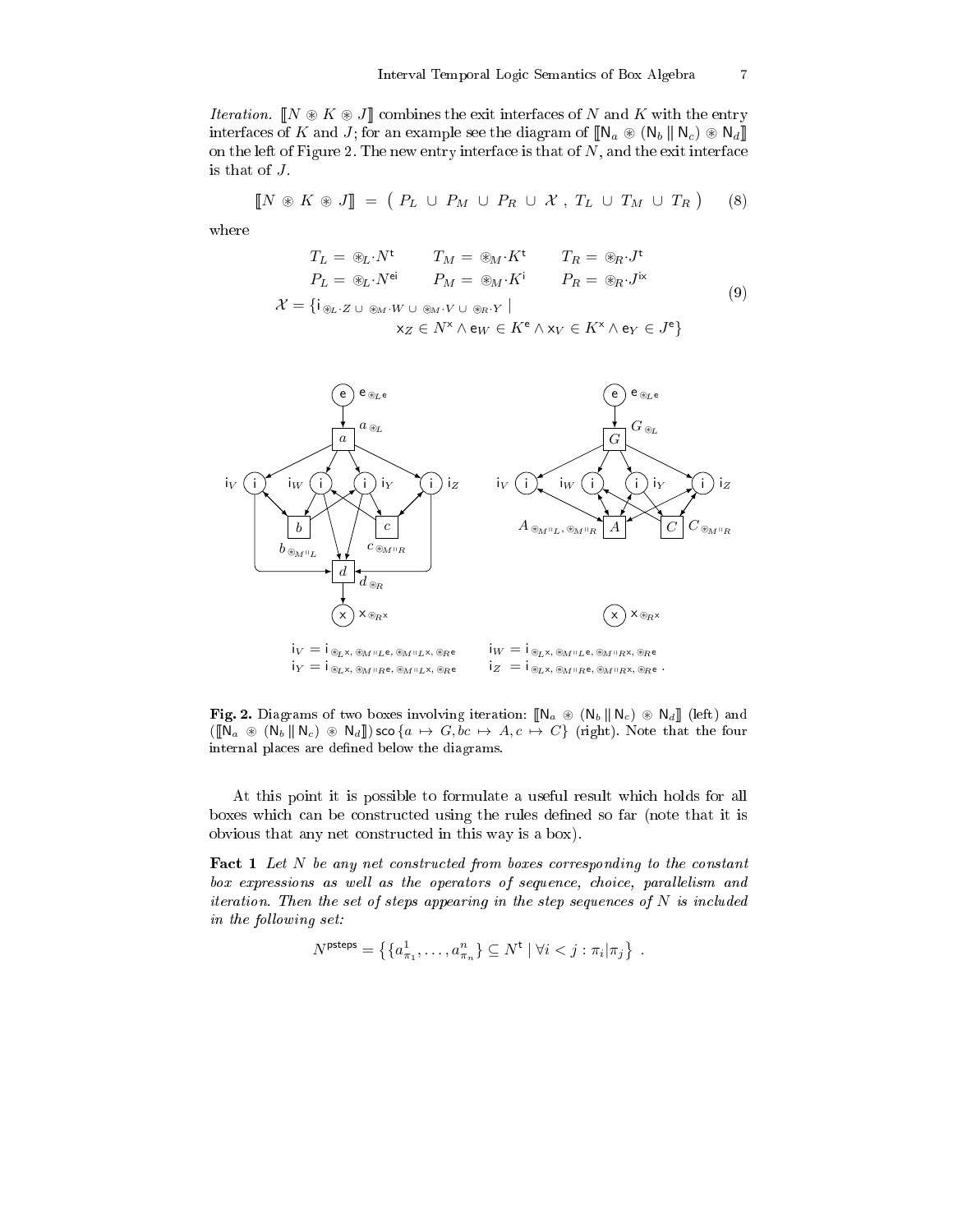Moreover, if the net  $N_{\text{stop}}$  defined in (1) is not used in the construction, then  $N<sup>pteps</sup>$  is exactly the set of steps appearing in the step sequences of  $N$ .

We will call  $N<sup>pteps</sup>$  the set of potential steps of N. Moreover, for every synchronisation relation  $\rho$ , we define:

$$
\rho_N = \{ (U, a_{\{\pi_1, ..., \pi_n\}}) \mid U = \{a_{\pi_1}^1, ..., a_{\pi_n}^n\} \in N^{\text{psteps}} \land (a^1, ..., a^n, a) \in \rho \}.
$$

For example, if we take the box  $N$  on the left of Figure 2, then we have:

$$
\begin{aligned} N^{\rm{psteps}} &= \{\varnothing, \{a_{\circledast_L}\}, \{b_{\circledast_M\sqcup_L}\}, \{c_{\circledast_M\sqcup_R}\}, \{d_{\circledast_R}\}, \{b_{\circledast_M\sqcup_L}, c_{\circledast_M\sqcup_R}\} \} \\ & \rho_N = \{(\{a_{\circledast_L}\}, \{G_{\circledast_L}\}), (\{c_{\circledast_M\sqcup_R}\}, \{C_{\circledast_M\sqcup_R}\}), \\ & (\{b_{\circledast_M\sqcup_L}, c_{\circledast_M\sqcup_R}\}, \{A_{\circledast_M\sqcup_L}, \circledast_M\sqcup_R\})\} \ , \end{aligned}
$$

where  $\rho = \{a \mapsto G, bc \mapsto A, c \mapsto C\}.$ 

Scoping. N sco  $\rho$  has the same places as N and, for each potential step of N, one creates a new transition (this transition represents a synchronisation of two or more actions of  $N$  if the potential step is not a singleton). After that all the transitions of  $N$  are removed. Formally,

$$
N \operatorname{sco} \rho = (N^{\mathsf{p}} \,, \, \mathcal{Z} \,)
$$
 (10)

where:

$$
\mathcal{Z} = \{ t \mid (U, t) \in \rho_N \} . \tag{11}
$$

For example, the diagram of  $[\![\mathbb{N}_a \circledast (\mathbb{N}_b \mid \mid \mathbb{N}_c) \circledast \mathbb{N}_d]\!]$  sco  $\{a \mapsto G, bc \mapsto A, c \mapsto C\}$ is depi
ted on the right of Figure 2.

Note that by defining a suitable synchronisation relation  $\rho$ , one can capture all practically useful forms of synchronisation of two or more actions (e.g.,  $bc \mapsto$ A above), as well as action relabelling (e.g.,  $a \mapsto G$  and  $c \mapsto C$ ) and action restriction (as for  $d$ ).

#### 2.4 From expressions to boxes

We can now define the semantics of box expressions by transforming them compositionally into the orresponding box nets, and then adopting the exe
ution semantics of the latter. Formally, we define a mapping  $box(.)$  from expressions to boxes, in the following way:

$$
box(\text{stop}) = N_{\text{stop}}
$$
  
\n
$$
box(a) = N_a
$$
  
\n
$$
box(E; E') = box(E); box(E')
$$
  
\n
$$
box(E \Box E') = box(E) \Box box(E')
$$
  
\n
$$
box(E \parallel E') = box(E) \Box box(E')
$$
  
\n
$$
box(\llbracket E \circledast E' \circledast E'' \rrbracket) = [\llbracket box(E) \circledast box(E') \circledast box(E'') \rrbracket]
$$
  
\n
$$
box(\llbracket E \circledast E' \circledast E'' \rrbracket) = [\llbracket box(E) \circledast box(E') \circledast box(E'') \rrbracket]
$$
  
\n
$$
box(E \text{ scop}) = box(E) \text{ sco } \rho
$$
  
\n(12)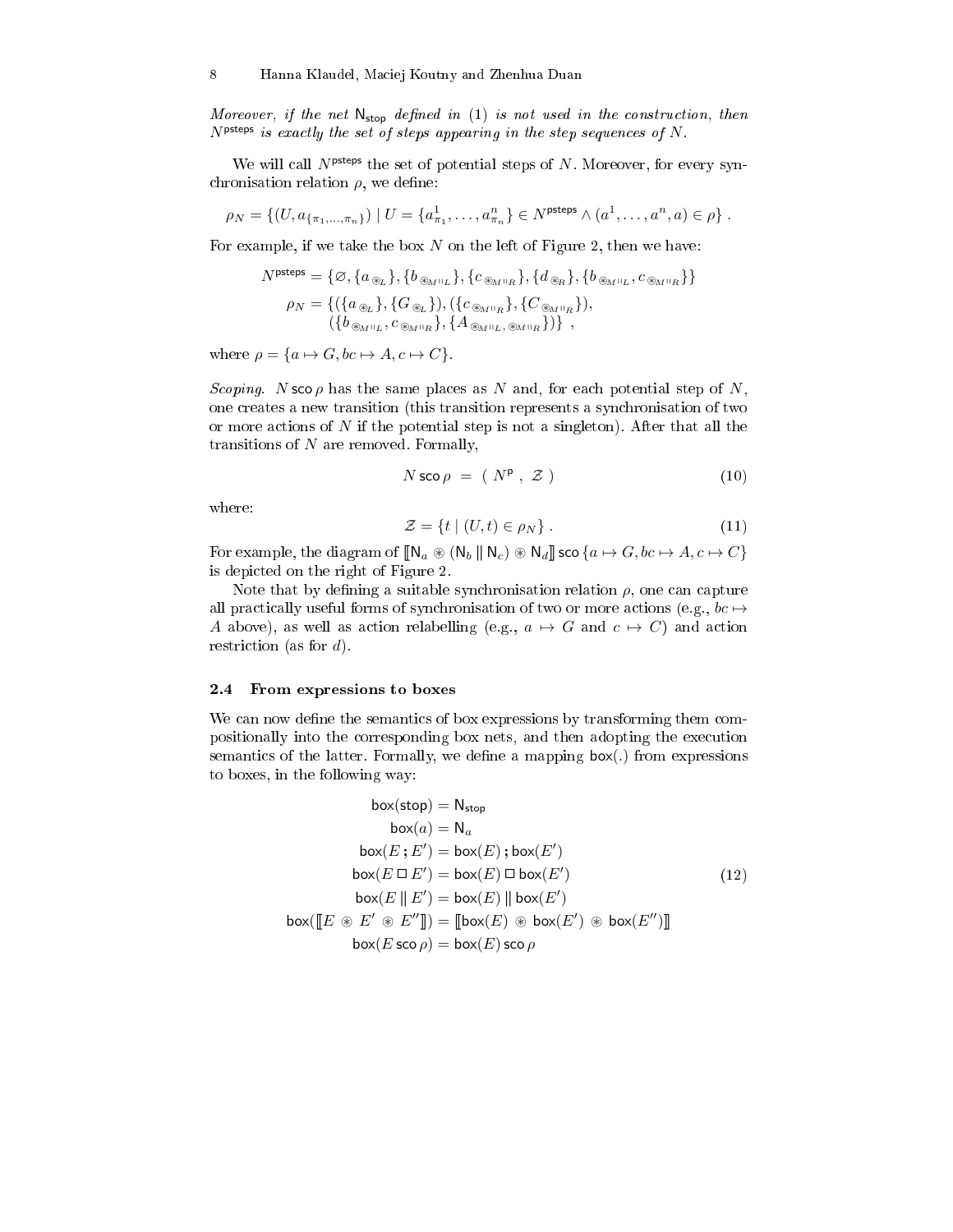From now on, by a box we will mean a composite box constructed using (12). According to the BA theory, such boxes enjoy a number of interesting behavioural properties when we onsider exe
utions starting from their initial markings, as follows:

- The number of tokens on any place for any reachable marking is bounded; more precisely, the number of tokens on any internal place is never greater than two (i.e., the internal pla
es are 2-bounded), and an entry or exit pla
e never holds more than one token (i.e., the entry and exit pla
es are 1-bounded).
- Each box is clean which means that when all the exit places contain tokens, there is no token left elsewhere in the net.
- Boxes do not allow autoon
urren
y whi
h means that there is no transition enabled 'twice' for any reachable marking. As a consequence, steps can be represented by sets rather than by multiset of transitions.

#### 2.5 Behavioural properties of composite box

Both finite and infinite step sequences of composite boxes exhibit clear compositional properties  $[1]$ , i.e., one can (easily) derive the semantics of a composite box from the semanti
s of the omposed boxes. This is demonstrated by a series of results which follow from the general properties of boxes [1].

For boxes modelling the blocking expression and a single-action expression, the semanti
s apture is straightforward.

Fact 2 (basic boxes) Let  $a \in \mathcal{A}$ . Then:

 $\mathsf{steps}(\mathsf{N}_{\mathsf{stop}}) = \varnothing^\infty \qquad \quad \mathsf{steps}(\mathsf{N}_a) = \varnothing^\infty \ \cup \ \varnothing^* \circ \{\{a_\epsilon\}\} \circ \varnothing^\infty$ termsteps $(\mathsf{N}_{\mathsf{stop}}) = \varnothing$  termsteps $(\mathsf{N}_a) = \varnothing^* \circ \{\{a_\epsilon\}\} \circ \varnothing^*$ .

For choice and parallelism, the semantics of a composite box can easily be expressed in terms of the semanti
s of the omposed boxes. We need, however, a notion of parallel omposition of step sequen
es.

For two step sequences,  $\theta$  and  $\tau,$  of equal length, $^1$   $\theta$  ||  $\delta$  is a step sequence of the same length as  $\theta$  and  $\tau$ , and  $(\theta \parallel \delta)_{(k)} = \theta_{(k)} \cup \delta_{(k)}$ , for all k. Moreover, for two sets of step sequences,  $\Theta$  and  $\Delta$ , the set  $\Theta \parallel \Delta$  comprises all step sequences  $\theta \parallel \delta$ , where  $\theta \in \Theta$  and  $\delta \in \Delta$  are of equal length.

Fact 3 (choice and parallelism) Let  $f \in \{\text{steps}, \text{terms}\}\$ . Then:

$$
f(N \Box K) = \Box_L \cdot f(N) \cup \Box_R \cdot f(N)
$$
  

$$
f(N \parallel K) = \Box_L \cdot f(N) \parallel \Box_R \cdot f(N).
$$

That is, either  $\theta$  and  $\tau$  are infinite, or both are finite and have the same length.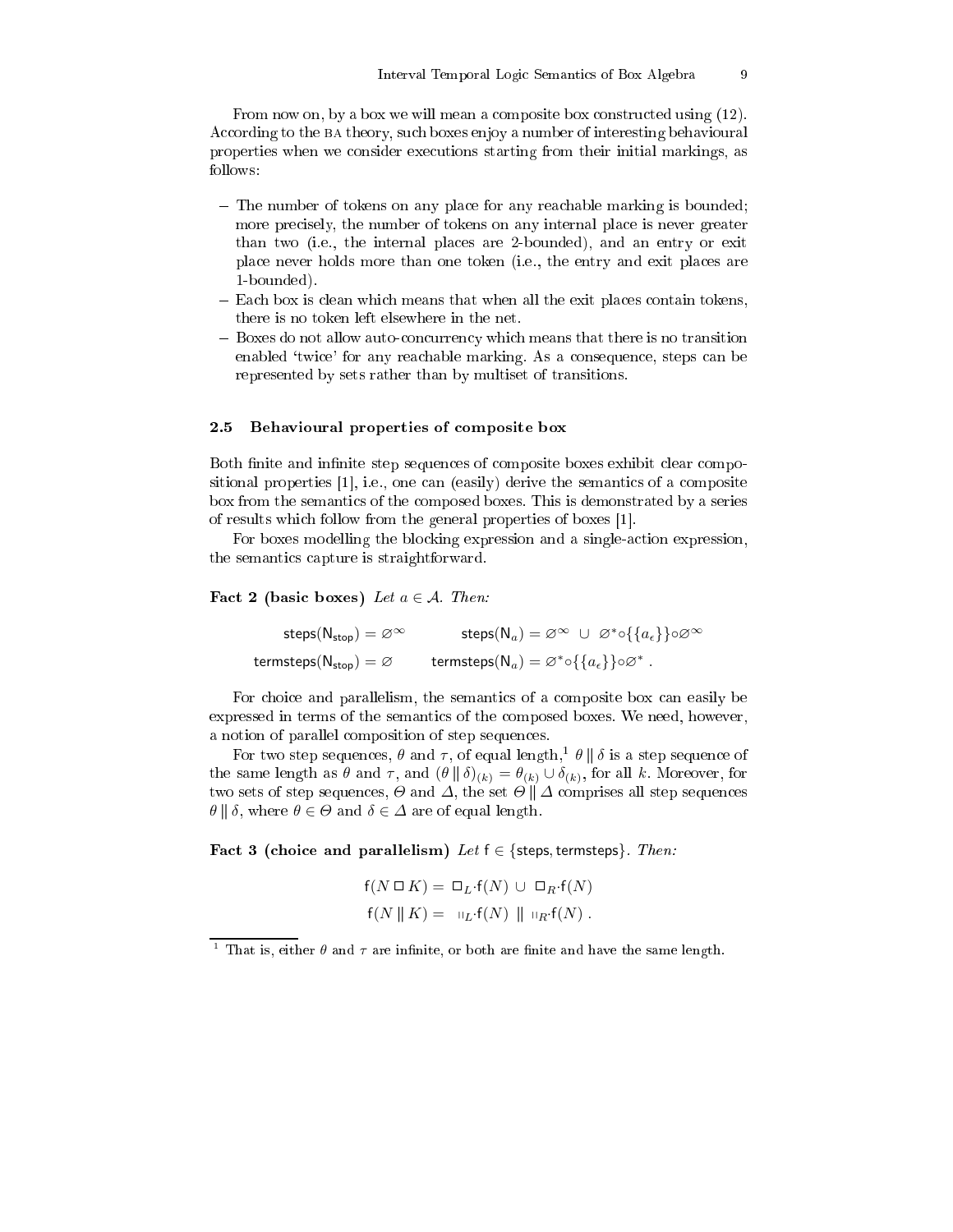Fact 4 (sequence)

$$
\begin{aligned} \mathsf{steps}(N\mathbin{;} K) = \mathbin{\raisebox{.3pt}{:}\!} _L \mathsf{:steps}(N) \,\cup \\ \mathbin{\raisebox{.3pt}{:}\!} _L \mathsf{:terms}_{}(N) \,\circ \, \mathbin{\raisebox{.3pt}{:}\!} _R \mathsf{:steps}(K) \\ \mathsf{termsteps}(N\mathbin{;} K) = \mathbin{\raisebox{.3pt}{:}\!} _L \mathsf{:terms}_{}(N) \,\circ \, \mathbin{\raisebox{.3pt}{:}\!} _R \mathsf{:terms}_{}(K) \,. \end{aligned}
$$

Fact 5 (iteration)

$$
\begin{array}{rcl} \text{steps}([\![N \circledast K \circledast J]\!]) & = & \textcircledast_L \cdot \text{steps}(N) \, \cup \\ & & \textcircledast_L \cdot \text{terms} \text{steps}(N) \circ (\textcircledast_M \cdot \text{terms} \text{steps}(K))^* \\ & & \textcircledast_M \cdot \text{steps}(K) \, \cup \\ & & \textcircledast_L \cdot \text{terms} \text{steps}(N) \circ (\textcircledast_M \cdot \text{terms} \text{steps}(K))^* \\ & & \textcircledast_R \cdot \text{steps}(J) \\ & & \text{terms} \text{steps}([\![N \circledast K \circledast J]\!]) = & \textcircledast_L \cdot \text{terms} \text{steps}(N) \circ (\textcircledast_M \cdot \text{terms} \text{steps}(K))^* \\ & & \textcircledast_R \cdot \text{terms} \text{steps}(J) \ . \end{array}
$$

Finally, we consider a box  $N \operatorname{sco} \rho$ , where N is constructed from some nonsynchronised box expression. In this case, relating step sequences of N sco $\rho$  and N is more involved.

First, we define a relation  $\tilde{\rho}_N$  comprising all pairs  $(U, \{t_1, \ldots, t_k\})$   $(k \geq 0)$ , where  $U \in N^{\text{psteps}}$  and  $\{t_1, \ldots, t_k\} \subseteq \text{box}(N \text{ sco } \rho)^{\text{t}}$  are such that there is a partition  $U_1, \ldots, U_k$  of U satisfying  $(U_j, t_j) \in \rho_N$ , for each  $j \leq k$ . Moreover, for two equal length sequences of sets of transitions,  $\tau$  and  $\theta$ , we denote  $(\tau, \theta) \in \widetilde{\rho}_N$ if  $(\tau_{(j)}, \theta_{(j)}) \in \widetilde{\rho}_N$ , for all j.

Fact 6 (scoping) Let  $f \in \{$  steps, termsteps $\}$ . Then:

$$
f(N \operatorname{sco} \rho) = \{ \theta \mid \exists \tau \in f(N) : (\tau, \theta) \in \widetilde{\rho}_N \} .
$$

#### 2.6 Streamlined box expression

The last stage in the subsequent translation from BA to ITL is particularly simple for the lass of streamlined syn
hronised expressions. We all a box expression E sco  $\rho$  streamlined if, for each transition  $a_{\pi} \in \text{box}(E)^{\text{t}}$  there is exactly one transition  $b_W \in \text{box}(E \text{ sco } \rho)^{\text{t}}$  such that  $\pi \in W$ .

It turns out that each synchronised box expression  $F = E \operatorname{sco} \rho$  can be transformed into semantically equivalent streamlined expression  $\text{stl}(F) = F' =$ E' sco ρ', in the following way. First, for every  $a<sub>π</sub> ∈ box(E)<sup>t</sup>$ , let

trans $(a_{\pi}) = \{b_W \in \text{box}(F)^{\text{t}} \mid \pi \in W\} = \{t \mid \exists (U, t) \in \rho_{\text{box}(F)} : a_{\pi} \in U\}$ .

For example, if we take  $[a \otimes (b || c) \otimes d]$  sco  $\{a \mapsto G, bc \mapsto A, c \mapsto C\}$  with the orresponding box depi
ted in Figure 2, then we have:

$$
\begin{aligned} &\text{trans}(a_{\circledast_L}) = \{G_{\circledast_L}\} &\text{trans}(b_{\circledast_M\text{II}_L}) = \{A_{\circledast_M\text{II}_L, \circledast_M\text{II}_R}\} \\ &\text{trans}(d_{\circledast_R}) = \varnothing &\text{trans}(c_{\circledast_M\text{II}_R}) = \{A_{\circledast_M\text{II}_L, \circledast_M\text{II}_R}, C_{\circledast_M\text{II}_R}\} \end{aligned}
$$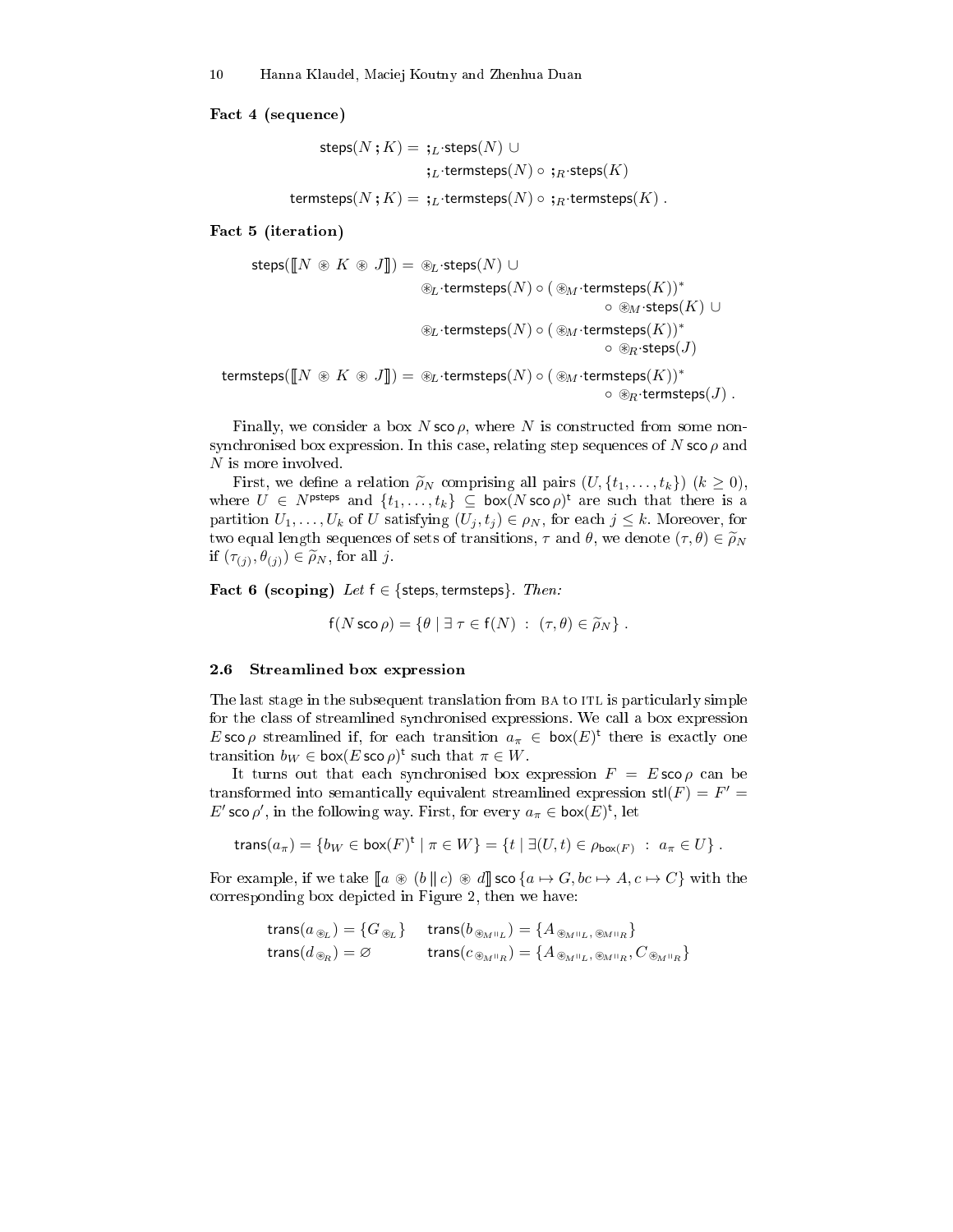Then a suitable  $E'$  is obtained by replacing each occurrence of an action  $a \in \mathcal{A}$  in E corresponding to transition  $a_{\pi}$  in  $\mathsf{box}(E)$ ,<sup>2</sup> by:

- stop if trans $(a_{\pi}) = \varnothing;$ 

- 
$$
b_W
$$
 if  $\text{trans}(a_{\pi}) = \{b_W\}$ ; and  
\n-  $b_{W_1}^1 \square (\dots \square (b_{W_{m-1}}^{m-1} \square b_{W_m}^m) \dots)$  if  $\text{trans}(a_{\pi}) = \{b_{W_1}^1, \dots, b_{W_m}^m\}$  and  $m \ge 2$ .<sup>3</sup>

Furthermore,

$$
\rho' = \{ \underbrace{b_W \dots b_W}_{|W| \text{ times}} \mapsto b_W \mid b_W \in \text{box}(E \text{ sco } \rho)^{\text{t}} \}
$$

defines a suitable synchronisation relation. For the previous example, we obtain  $F'=E'$  sco  $\rho', \text{ with}$ 

$$
E' = (\llbracket \gamma \circledast (\alpha \parallel (\alpha \Box \zeta)) \circledast \text{stop} \rrbracket) \text{ and } \rho' = \{\gamma \mapsto \gamma, \alpha \alpha \mapsto \alpha, \zeta \mapsto \zeta\},
$$

where  $\gamma = G_{\circledast_L}$ ,  $\alpha = A_{\circledast_M\shortparallel_L,\circledast_M\shortparallel_R}$  and  $\zeta = C_{\circledast_M\shortparallel_R}$ . The box corresponding to  $F'$  is shown on the right of Figure 2.

We now observe that each transition of  $\mathsf{box}(F')$  is of the form  $(b_W)_Y$ , where  $b_W\in \textsf{box}(E\,\textsf{sco}\,\rho)^\textsf{t}$ . As a result, we can define a bijection  $\lambda: \textsf{box}(F')^\textsf{t} \to \textsf{box}(F)^\textsf{t}$ by setting  $\lambda((b_W)_Y) = b_W$ , for each transition  $(b_W)_Y$  in box(F'). Crucially, we then obtain

Fact 7 (streamlined expression) The nets box(F') and box(F) are isomorphic after replacing each transition label b<sub>W</sub> in  $\mathsf{box}(F')$  by b. Moreover,

> $\lambda(\mathsf{steps}(\mathsf{box}(F'))) = \mathsf{steps}(\mathsf{box}(F))$  $\lambda$ (termsteps(box $(F'))$ ) = termsteps(box $(F))$ .

#### 3Interval Temporal Logi

We now provide the syntax and semantics of a small fragment of ITL, including only those onstru
ts (basi and derived) whi
h are used in the subsequent translation of box expressions. In particular, we assume that  $V$  is a countable set of boolean variables, all such variables being (the identities of) transitions of boxes reated using the box mapping.4

The formulas of the fragment of the ITL logic we need are defined by:

 $\phi ::=$  true  $|$  flip $(v)$   $|$  skipstable $(v)$   $|$   $\phi \wedge \phi'$   $|$   $\phi \vee \phi'$   $|$   $\phi ; \phi'$   $|$   $\phi^*$   $|$  inf

<sup>&</sup>lt;sup>2</sup> Such an occurrence of  $a$  is identified by the path in the syntax tree of the nonsynchronised expression  $E$  which corresponds to  $\pi$ .

<sup>&</sup>lt;sup>3</sup> We assume a fixed ordering on the transitions of  $\mathsf{box}(F)$  so that the enumeration of trans $(a_{\pi})$  is unique.

The itl syntax is as in  $\beta$  except that we now use a different set of names for the logic variables in  $V$ .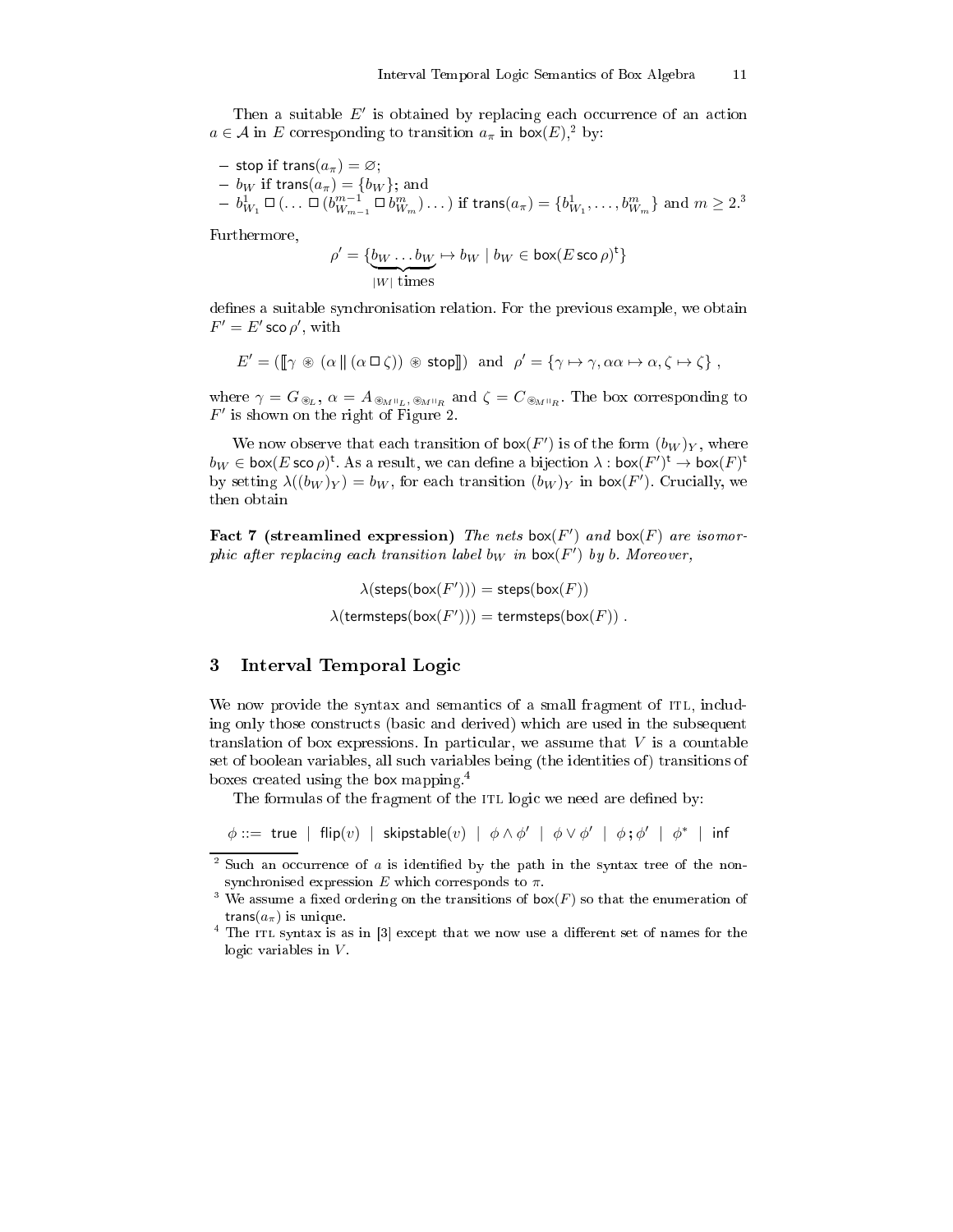where  $v \in V$ . The intuition behind the above constructs is as follows:  $\text{flip}(v)$ inverts the value of a boolean variable v over a unit interval while skipstable $(v)$ keeps the value of  $v$  over a unit interval; ";" is a sequential composition operator (called chop); "\*" is an iterative version of chop; and inf indicates an infinite interval.

A state is a mapping which assigns values to the (boolean) variables  $V$ , and an interval  $\sigma$  is a possibly infinite non-empty sequence of states. Its length,  $|\sigma|$ , is  $\omega$  if  $\sigma$  is infinite, and otherwise its number of states minus 1. To simplify definitions, we will denote  $\sigma$  as  $\langle \sigma_0, \sigma_1, \ldots, \sigma_{|\sigma|} \rangle$ , where  $\sigma_{|\sigma|}$  is undefined if  $\sigma$  is infinite. With such a notation,  $\mathsf{hd}_{\sigma} = \sigma_0$  and  $\mathsf{tl}_{\sigma} = \sigma_{|\sigma|}$  (whenever  $\sigma$  is finite). Moreover, for  $0 \leq j \leq k \leq |\sigma|$ :

 $\sigma_{j..k} = \langle \sigma_j , \ldots , \sigma_k \rangle$  and  $\sigma^j = \langle \sigma_0 , \ldots , \sigma_j \rangle$  and  $\sigma^{(j)} = \langle \sigma_j , \ldots , \sigma_{|\sigma|} \rangle$ 

The meaning of formulas is given by the satisfaction relation  $\models$  defined as follows:

- $\sigma \models$  true
- $-\sigma = \text{flip}(v)$  iff  $|\sigma| = 1$  and  $\text{hd}_{\sigma}(v) = \text{td}_{\sigma}(v)$ .
- $-\sigma$   $\models$  skipstable(v) iff  $|\sigma| = 1$  and  $hd_{\sigma}(v) = tl_{\sigma}(v)$ .
- $\sigma \models \phi \vee \phi' \text{ iff } \sigma \models \phi \text{ or } \sigma \models \phi'.$
- $\sigma = \sigma \models \phi \land \phi' \text{ iff } \sigma \models \phi \text{ and } \sigma \models \phi'.$
- $\sigma \models \phi$ ;  $\phi'$  iff one of the following holds:
	- $|\sigma| = \omega$  and  $\sigma \models \phi$ .
	- there is  $r \leq |\sigma|$  such that  $\sigma^r \models \phi$  and  $\sigma^{(r)} \models \phi'$ .
- $\sigma \models \phi^*$  iff one of the following holds:
	- $|\sigma|=0$ .
	- there are  $0 = r_0 \leq r_1 \leq \cdots \leq r_{n-1} \leq r_n = |\sigma|$  such that, for all  $1 \leq l \leq n$ ,  $\sigma_{r_{l-1} \ldots r_l} \models \phi$ .
	- $|\sigma| = \omega$  and there are infinitely many integers  $0 = r_0 \le r_1 \le \dots$  such that  $\lim_{j \to \omega} r_j = \omega$  and for all  $l \geq 1$ ,  $\sigma_{r_{l-1} \dots r_l} \models \phi$ .

$$
- \sigma \models \inf \text{ iff } |\sigma| = \omega.
$$

Moreover, the set of variables occurring in a formula  $\phi$  will be denoted by var $(\phi)$ , and we will denote, for a finite set of logic variables  $V' \subseteq V$ :

$$
\text{skipstable}(V') = \begin{cases} \bigwedge_{v \in V'} \text{skipstable}(v) & \text{if } V' \neq \varnothing \\ \text{true} & \text{otherwise} \end{cases}
$$
\n
$$
\text{flip}(V') = \begin{cases} \bigvee_{v \in V'} \text{flip}(v) \land \text{skipstable}(V' \setminus \{v\}) & \text{if } V' \neq \varnothing \\ \text{inf} & \text{otherwise} \end{cases}
$$
\n
$$
(13)
$$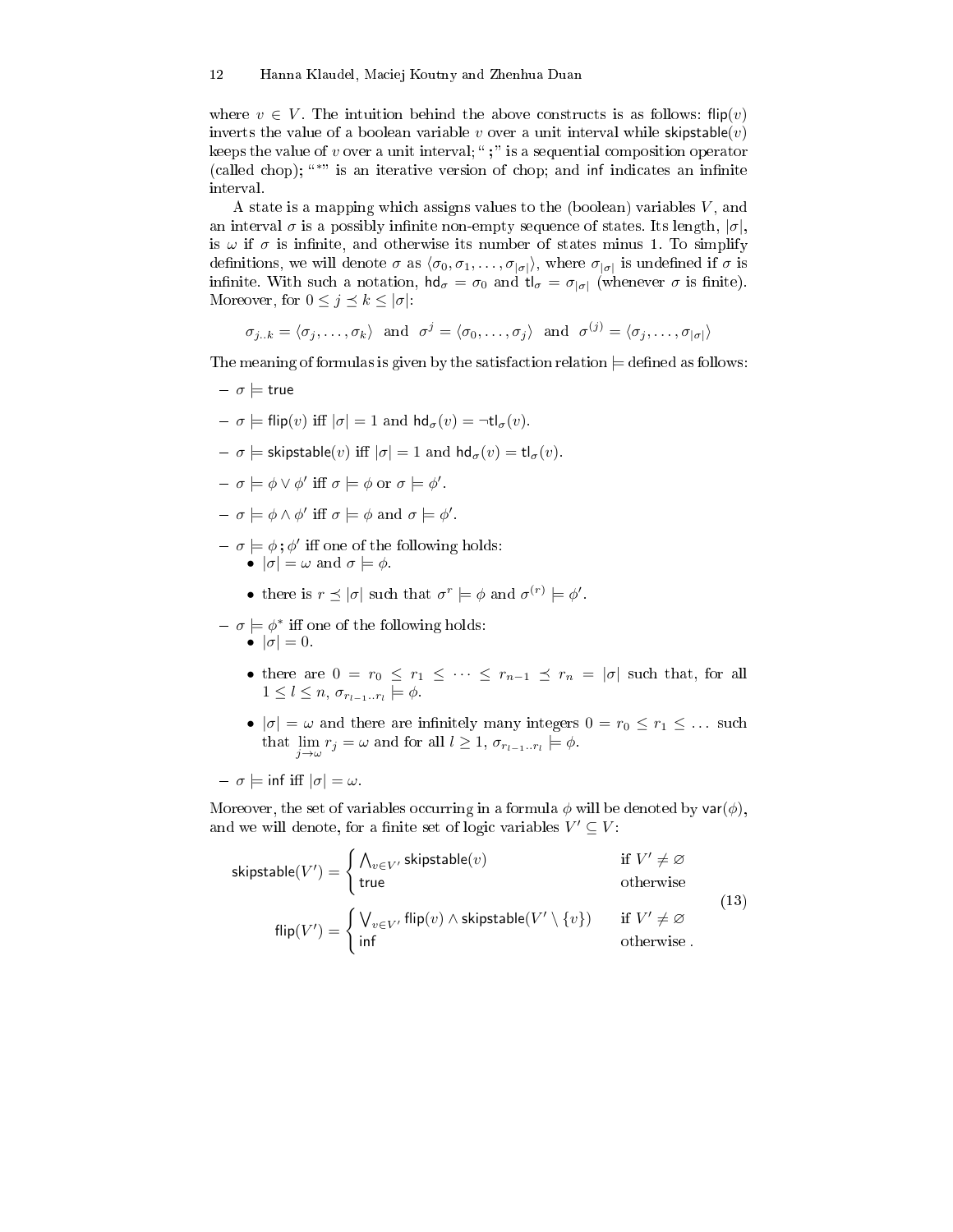remark 1. The logic system introduced to handle to handle introduced to handle in a smooth way a subsequent translation from box expression to logi formulas. However, it is easily seen that all the non-standard constructs used above (i.e., flip, skipstable and inf) as well as true can easily be expressed in the standard ITL logic, in the following way:

$$
\mathsf{true} = v \lor \neg v
$$
\n
$$
\mathsf{flip}(v) = \mathsf{skip} \land (v = \bigcirc \neg v)
$$
\n
$$
\mathsf{skipstable}(v) = \mathsf{skip} \land (v = \bigcirc v)
$$
\n
$$
\mathsf{inf} = \mathsf{true}; \neg \mathsf{true}
$$

where  $\bigcirc$  is the 'next' temporal operator, skip =  $\bigcirc$  empty and empty =  $\neg \bigcirc$  true. In this way, it is possible to formulate and analyse behavioural properties of a formula resulting from the translation using the full power of ITL and the asso
iated proof te
hniques and tools. ⊓⊔

To apture the relationship between the semanti
s of a box expression and a corresponding formula, with each ITL formula  $\phi$  and interval  $\sigma$  satisfying  $\sigma \models \phi$ , we associate a sequence of sets  $\gamma_{\sigma} = \Gamma_1 \dots \Gamma_{|\sigma|}$ , where each  $\Gamma_j$  is given by:

$$
\Gamma_j = \{ v \in \text{var}(\phi) \mid \sigma_{j-1}(v) \neq \sigma_j(v) \} .
$$

That is, each  $\Gamma_j$  records all the variables which flipped their values at the point of entering the state  $\sigma_j$ . In this way,  $\gamma_\sigma$  provides a direct interpretation of  $\sigma$ in terms of sequences of steps of transitions of box nets. Formally, for any ITL formula  $\phi$ , we define:

$$
\mathsf{steps}(\phi) = \{ \gamma_{\sigma} \mid \sigma \models \phi \land |\sigma| = \omega \}
$$
\n
$$
\mathsf{terms}(\phi) = \{ \gamma_{\sigma} \mid \sigma \models \phi \land |\sigma| < \omega \} \ .
$$

We then obtain a number of behavioural properties of ITL formulas.

**Proposition 1.** Let  $\phi$  and  $\phi'$  be two formulas with disjoint sets of variables, *i.e.*,  $\text{var}(\phi) \cap \text{var}(\phi') = \varnothing$ . Then the following hold, where  $\psi = \text{skipstable}(\text{var}(\phi))^*$ ,  $\psi' = \mathsf{skipstable}(\mathsf{var}(\phi'))^* \, \, \mathsf{f} \in \{\mathsf{steps}, \mathsf{terms} \}$  :

$$
f(\phi \land \psi' \lor \phi' \land \psi) = f(\phi) \cup f(\phi')
$$
  
\n
$$
f(\phi \land \phi') = f(\phi) \parallel f(\phi')
$$
  
\n
$$
steps((\phi \land \psi'); (\phi' \land \psi)) = steps(\phi) \cup terms_{}(\phi) \circ steps(\phi')
$$
  
\n
$$
terms_{}(\phi \land \psi'); (\phi' \land \psi)) = terms_{}(\phi) \circ terms_{}(\phi')
$$

*Proof.* Follows directly from the basic properties of logic operators. □

**Proposition 2.** Let  $\phi_i$ , for  $i = 1, 2, 3$ , be formulas with mutually disjoint sets of variables. Then the following hold, where  $\psi_{i,j} = \mathsf{skipstable}(\mathsf{var}(\phi_i) \cup \mathsf{var}(\phi_j))^*$ ,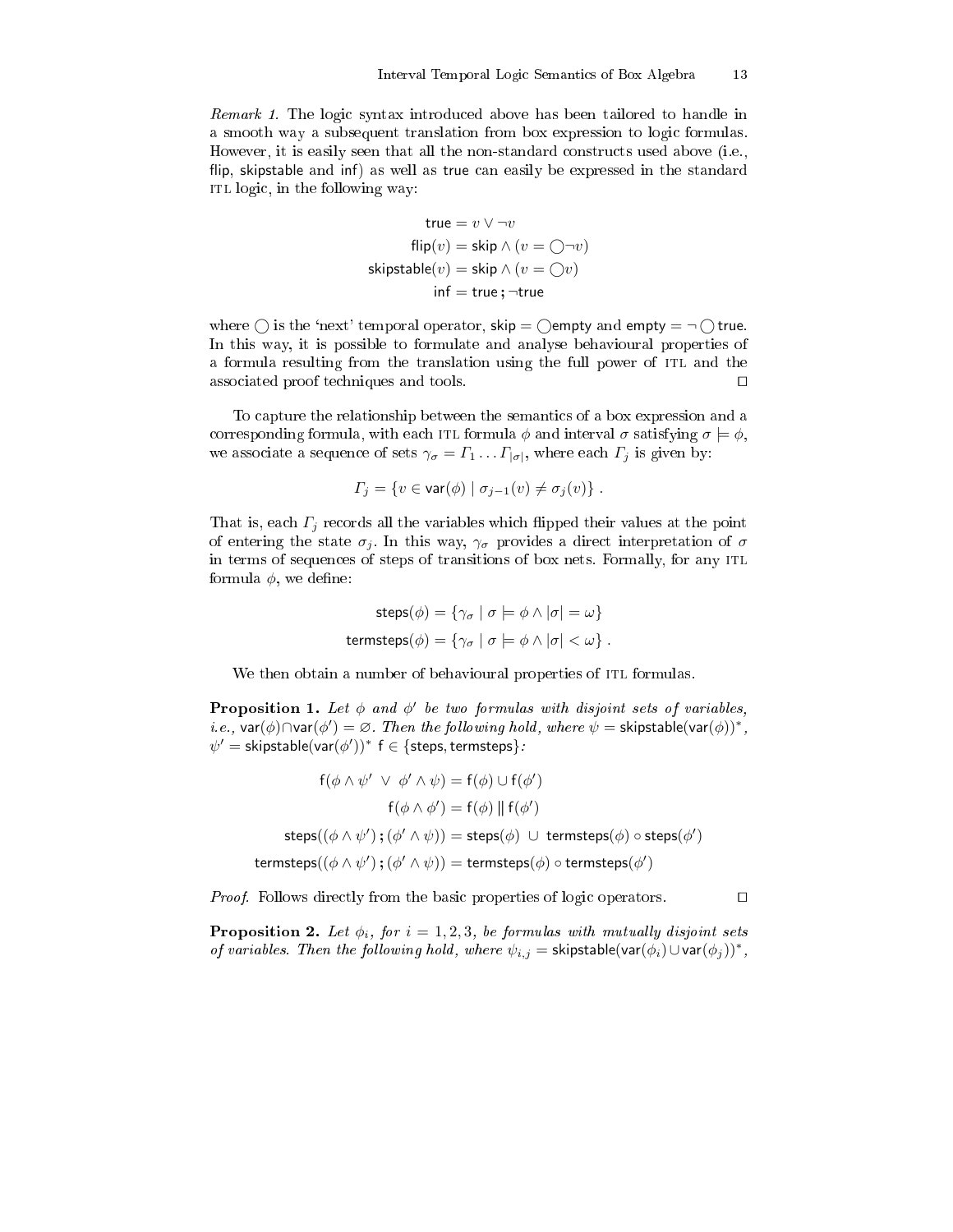for  $i, j \in \{1, 2, 3\}$  :

termsteps $((\phi_1 \wedge \psi_{2,3})$  ;  $((\phi_2 \wedge \psi_{1,3})^*$  ;  $(\phi_3 \wedge \psi_{1,2}))$  = termsteps $(\phi_1) \circ$  termsteps $(\phi_2)^* \circ$  steps $(\phi_3)$ steps $((\phi_1 \wedge \psi_{2,3})$ ; $((\phi_2 \wedge \psi_{1,3})^*$ ; $(\phi_3 \wedge \psi_{1,2})$ ) = steps $(\phi_1)$  ∪ termsteps $(\phi_1)$   $\circ$  termsteps $(\phi_2)^*$   $\circ$  steps $(\phi_2) \, \cup \,$ termsteps $(\phi_1) \circ$  termsteps $(\phi_2)^* \circ$  steps $(\phi_3)$  .

*Proof.* We obtain, after noting that  $\text{var}(\phi_2^*) = \text{var}(\phi_2)$  and twice using Proposition 1:

```
termsteps((\phi_1 \wedge \psi_{2,3}) ; ((\phi_2 \wedge \psi_{1,3})^* ; (\phi_3 \wedge \psi_{1,2}))= termsteps((\phi_1 \wedge \psi_{2,3}); (((\phi_2 \wedge \psi_3)^*; (\phi_3 \wedge \psi_2)) \wedge \psi_1)= termsteps(\phi_1) \circ termsteps((\phi_2 \wedge \psi_3)^*; (\phi_3 \wedge \psi_2))= \text{ terms}(\phi_1) \circ \text{terms}((\phi_2^* \wedge \psi_3); (\phi_3 \wedge \text{skipstable}(\textsf{var}(\phi_2^*))^*))= \text{~terms}(\phi_1) \circ \text{terms}(\phi_2^*) \circ \text{terms}(\phi_3)= termsteps(\phi_1) \circ termsteps(\phi_2)^* \circ termsteps(\phi_3) .
```
The second part of the proof is similar. □

**Proposition 3.** Let  $\phi'$  be a formula obtained from an ITL formula  $\phi$  by a consistent renaming of variables given by a bijection  $\lambda$ . Then  $f(\phi') = \lambda(f(\phi))$ , for  $f \in \{$  steps, termsteps  $\}.$ 

Proof. Follows from the insensitivity of the semanti
s to the identities of logi variables used in itl formulas. ⊓⊔

Finally, for every ITL formula  $\phi$  and  $\pi \in \Pi$ , we will denote by  $\pi \cdot \phi$  the logic formula obtained from  $\phi$  by replacing each variable  $a_{\pi'}$  with  $a_{\pi \cdot \pi'}$ .

**Proposition 4.** Let  $\pi \in \Pi$  and  $f \in \{\text{steps}, \text{terms}\}$ . Then  $f(\pi \cdot \phi) = \pi \cdot f(\phi)$ .

Proof. Follows from Proposition 3 and the fa
t that the transformation given by  $\pi \cdot \phi$  is a consistent renaming of variables. □

#### From box expressions to logi formulas  $\overline{4}$

To make the presentation more accessible, we will first show how to translate non-syn
hronised box expressions, after that we will extend the translation to the streamlined synchronised expressions, and finally we will deal with the case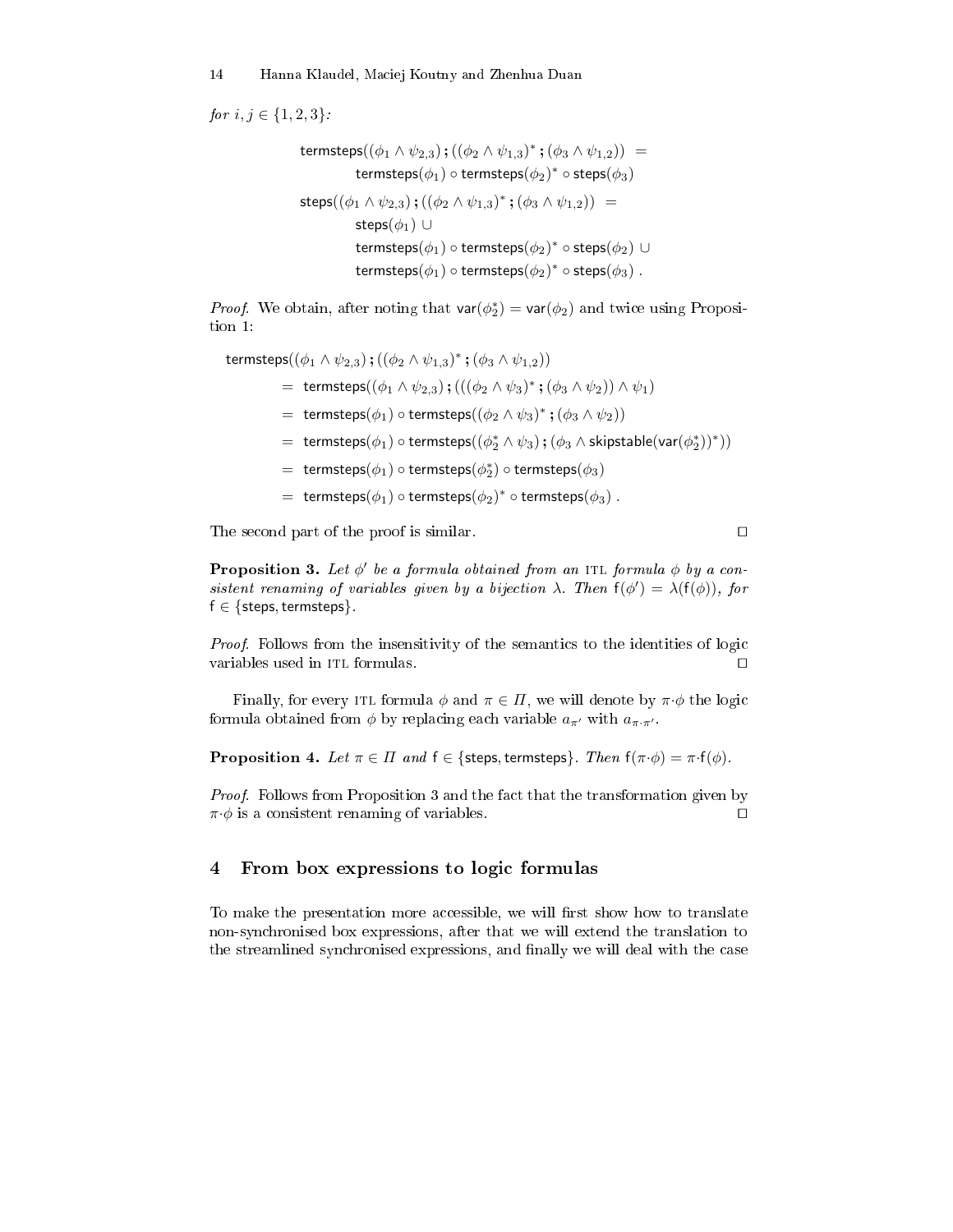of general syn
hronised expressions. The translation for non-syn
hronised expressions is as follows:

$$
\begin{aligned} \operatorname{itl}(\mathsf{stop})&=\operatorname{inf}\\ \operatorname{itl}(a)&=\operatorname{skipstable}(a_\epsilon)^*,\operatorname{flip}(a_\epsilon);\operatorname{skipstable}(a_\epsilon)^*\\ \operatorname{itl}(E\,;F)&=\,;\!\!\operatorname{L}\cdot \operatorname{itl}(E)\wedge \operatorname{skipstable}(\,;\!\operatorname{R}\cdot \operatorname{box}(F)^\mathtt{t})^*\,\,\\ &\,\;\:\operatorname{L}\cdot \operatorname{trl}(F)\wedge \operatorname{skipstable}(\,;\!\operatorname{L}\cdot \operatorname{box}(E)^\mathtt{t})^*\\ \operatorname{itl}(E\,\Box\, F)&=\,\Box_L\cdot \operatorname{itl}(E)\wedge \operatorname{skipstable}(\,\Box_R\cdot \operatorname{box}(F)^\mathtt{t})^*\,\vee\\ &\,\;\:\Box_R\cdot \operatorname{itl}(F)\wedge \operatorname{skipstable}(\,\Box_L\cdot \operatorname{box}(E)^\mathtt{t})^*\\ \operatorname{itl}(\mathbb{E}\,\parallel\, F)&=\operatorname{uL}\cdot \operatorname{itl}(E)\,\wedge\,\:\operatorname{uR}\cdot \operatorname{itl}(R)\\ \operatorname{itl}(\mathbb{E}\,\otimes\, F\,\circledast\, G\mathbb{I})&=\circ\!\!\operatorname{d}_L\cdot \operatorname{itl}(E)\,\wedge\,\operatorname{skipstable}(\circledast_M\cdot \operatorname{box}(F)^\mathtt{t}\,\cup\,\circledast_R\cdot \operatorname{box}(G)^\mathtt{t})^*\,\,;\\ &\,\;\:\:\:\:\:\left(\circledast_M\cdot \operatorname{itl}(F)\,\wedge\,\operatorname{skipstable}(\circledast_L\cdot \operatorname{box}(E)^\mathtt{t}\,\cup\,\circledast_R\cdot \operatorname{box}(G)^\mathtt{t})^*\right)^*\,\,;\\ \end{aligned}
$$

 $\circledast_R\cdot \mathsf{itl}(G) \wedge \mathsf{skipstable}(\circledast_L\cdot \mathsf{box}(E)^\mathsf{t} \cup \circledast_M\cdot \mathsf{box}(F)^\mathsf{t})^* \;.$ 

For example, if we take the box expressions  $E = a$ ; b and  $F = c \Box (a ; b)$  generating the two of the boxes in Figure 1, then we obtain:

$$
\begin{aligned} \text{itl}(E) &= \left( \mathsf{sfs}(a_{\,\mathrm{i}\:\!L}) \land \mathsf{skipstable}(b_{\,\mathrm{i}\:\!R})^* \right) \; ; \; \left( \mathsf{sfs}(b_{\,\mathrm{i}\:\!R}) \land \mathsf{skipstable}(a_{\,\mathrm{i}\:\!L})^* \right) \\ \text{itl}(F) &= \left( \mathsf{sfs}(c_{\,\mathbb{G}_L}) \land \mathsf{skipstable}(\{ a_{\,\mathbb{G}_R\,\mathrm{i}\:\!L}, b_{\,\mathbb{G}_R\,\mathrm{i}\:\!R} \})^* \right) \; \lor \\ & \left( \left( \left( \mathsf{sfs}(a_{\,\mathbb{G}_R\,\mathrm{i}\:\!L}) \land \mathsf{skipstable}(b_{\,\mathbb{G}_R\,\mathrm{i}\:\!R})^* \right) \right) \; ; \\ & \left( \mathsf{sfs}(b_{\,\mathbb{G}_R\,\mathrm{i}\:\!R}) \land \mathsf{skipstable}(a_{\,\mathbb{G}_R\,\mathrm{i}\:\!L})^* \right) \right) \land \mathsf{skipstable}(c_{\,\mathbb{G}_L})^* \right) \end{aligned}
$$

where, for every logic variable  $v \in V$ :

 $i \in \mathbb{N}$ 

 $\mathsf{sfs}(v) = \mathsf{skipstable}(v)^*$ ; flip $(v)$ ; skipstable $(v)^*$ .

It can easily be checked that the variables occurring in  $it(E)$  are precisely the transitions of  $\textsf{box}(E)$ .

**Proposition 5.** var(itl(E)) = box(E)<sup>t</sup>, for every non-synchronised box expres $sion E$ .

Cru
ially, however, the step semanti
s of a non-syn
hronised box expression and the corresponding ITL formula coincide.

Theorem 1 (non-synchronised expression). Let H be a non-synchronised box expression and  $f \in \{\text{steps}, \text{terms}\}$ . Then  $f(\text{it}(H)) = f(\text{box}(H))$ .

*Proof.* Let  $\phi = \text{itl}(H)$  and  $N = \text{box}(H)$ . The proof proceeds by induction of the structure of  $H$ .

Case 1:  $H =$  stop. Then  $\phi =$  inf and  $N = N_{\text{stop}}$ . Hence we have:

$$
\mathsf{steps}(\phi) = \varnothing^\infty = \mathsf{steps}(N)
$$

termsteps $(\phi) = \varnothing =$  termsteps $(N)$ .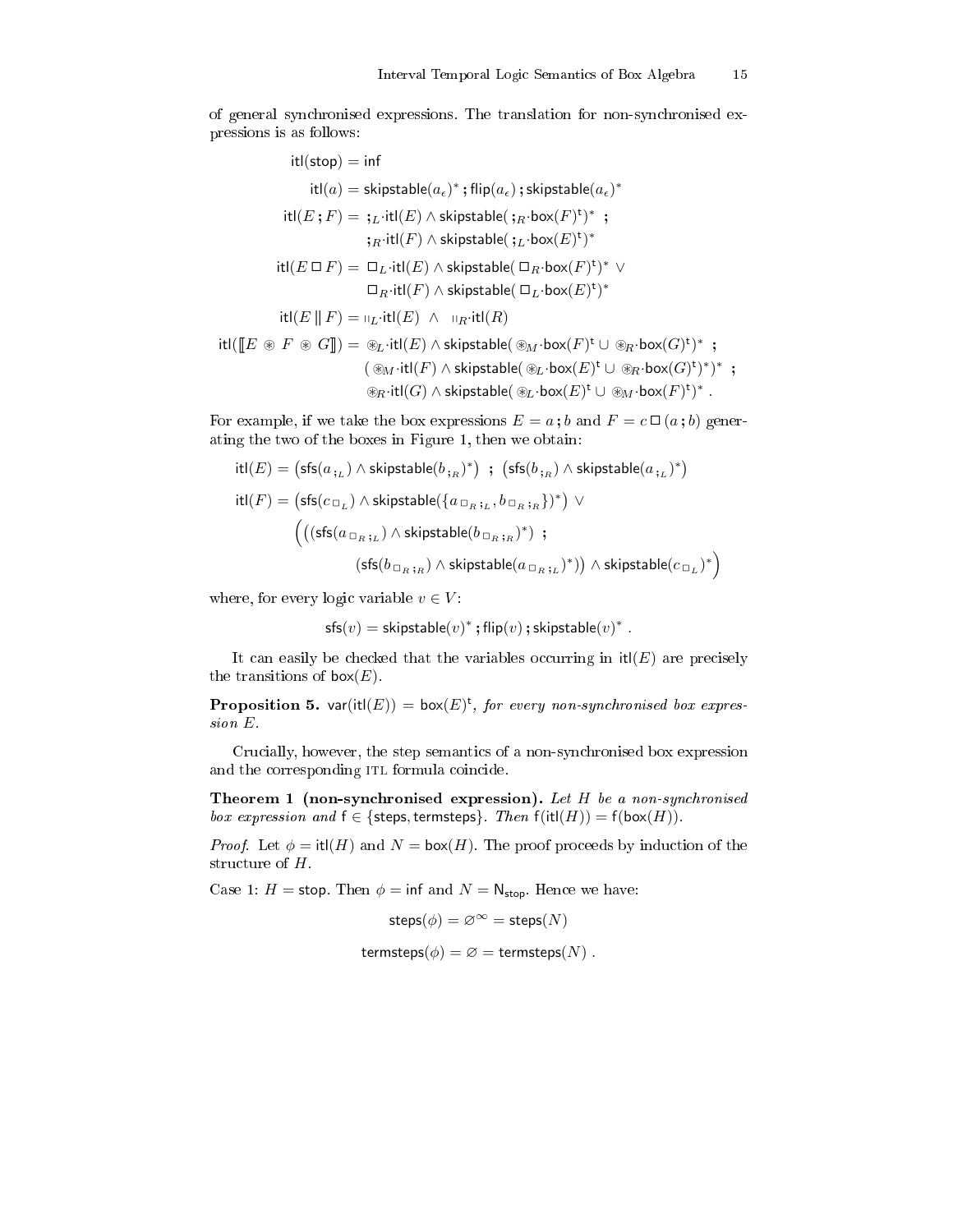Case 2:  $H = a$ . Then  $\phi = \mathsf{skipstable}(a_{\epsilon})^*$ ; flip $(a_{\epsilon})$ ; skipstable $(a_{\epsilon})^*$  and  $N = N_a$ . Hence we have:

$$
\begin{aligned} \mathsf{steps}(\phi) = \varnothing^{\infty} \ \cup \ \varnothing^* \circ \{\{a_\epsilon\}\} \circ \varnothing^{\infty} = \mathsf{steps}(N) \\ \mathsf{terms}(\phi) = \varnothing^* \circ \{\{a_\epsilon\}\} \circ \varnothing^* = \mathsf{terms}(\mathit{N}) \ . \end{aligned}
$$

Case 3:  $H = E \square F$ . Then, by Proposition 5, we have:

$$
\phi = \Box_L \cdot \text{itl}(E) \land \text{skipstable}(\Box_R \cdot \text{var}(\text{itl}(F)))^* \lor \Box_R \cdot \text{itl}(F) \land \text{skipstable}(\Box_L \cdot \text{var}(\text{itl}(E)))^*.
$$

Hen
e we obtain:

| $f(\phi) = f(\Box_L \cdot \text{itI}(E)) \cup f(\Box_R \cdot \text{itI}(F))$ | by Prop. 1   |
|------------------------------------------------------------------------------|--------------|
| $= \Box_L \cdot f(\text{itl}(E)) \cup \Box_R \cdot f(\text{itl}(F))$         | by Prop. 4   |
| $= \Box_L \cdot f(\text{box}(E)) \cup \Box_R \cdot f(\text{box}(F))$         | by Ind. Hyp. |
| $=f(H)$ .                                                                    | by Fact 3    |

Case 4:  $H = E \parallel F$ . Then:

$$
f(\phi) = f(\mathsf{II}_L \cdot \mathsf{itl}(E)) \quad || f(\mathsf{II}_L \cdot \mathsf{itl}(F)) \qquad \text{by Prop. 1}
$$
  
= 
$$
\mathsf{II}_L \cdot f(\mathsf{itl}(E)) \quad || \mathsf{II}_L \cdot f(\mathsf{itl}(F)) \qquad \text{by Prop. 4}
$$
  
= 
$$
\mathsf{II}_L \cdot f(\mathsf{box}(E)) \quad || \mathsf{II}_L \cdot f(\mathsf{box}(F)) \qquad \text{by Ind. Hyp.}
$$
  
= 
$$
f(H) \qquad \qquad \text{by Fact 3}
$$

Case 5:  $H = E$ ; F. Then, by Proposition 5, we have:

$$
\phi = \mathfrak{j}_L \cdot \mathfrak{itl}(E) \land \mathsf{skipstable}(\mathfrak{j}_R \cdot \mathsf{var}(\mathfrak{itl}(F)))^* \; ; \\ \mathfrak{j}_R \cdot \mathfrak{itl}(F) \land \mathsf{skipstable}(\mathfrak{j}_L \cdot \mathsf{var}(\mathfrak{itl}(E)))^* \; .
$$

Hen
e we obtain:

\n
$$
\text{terms}(\phi) = \text{terms}(\mathfrak{z}_L \cdot \text{it}(E)) \quad \text{otherwise}(\mathfrak{z}_R \cdot \text{it}(F)) \quad \text{by Prop. 1}
$$
\n

\n\n $= \mathfrak{z}_L \cdot \text{terms}(\text{it}(E)) \quad \circ \mathfrak{z}_R \cdot \text{terms}(\text{it}(F)) \quad \text{by Prop. 4}$ \n

\n\n $= \mathfrak{z}_L \cdot \text{terms}(\text{box}(E)) \circ \mathfrak{z}_R \cdot \text{terms}(\text{box}(F)) \quad \text{by Ind. Hyp. 4}$ \n

\n\n $= \text{terms}(\text{box}(E)) \quad \circ \mathfrak{z}_R \cdot \text{terms}(\text{box}(F)) \quad \text{by Ind. Hyp. 5}$ \n

The second part of the proof for sequence is similar.

Case 6:  $H = \llbracket E \otimes F \otimes G \rrbracket$ . Then, by Proposition 5, we have:

$$
\phi = \mathcal{E}_L \cdot \text{itl}(E) \wedge \text{skipstable}(\mathcal{E}_M \cdot \text{var}(F) \cup \mathcal{E}_R \cdot \text{var}(G))^* ;
$$
  

$$
(\mathcal{E}_M \cdot \text{itl}(F) \wedge \text{skipstable}(\mathcal{E}_L \cdot \text{var}(E) \cup \mathcal{E}_R \cdot \text{var}(G))^*)^* ;
$$
  

$$
\mathcal{E}_R \cdot \text{itl}(G) \wedge \text{skipstable}(\mathcal{E}_L \cdot \text{var}(E) \cup \mathcal{E}_M \cdot \text{var}(F))^*
$$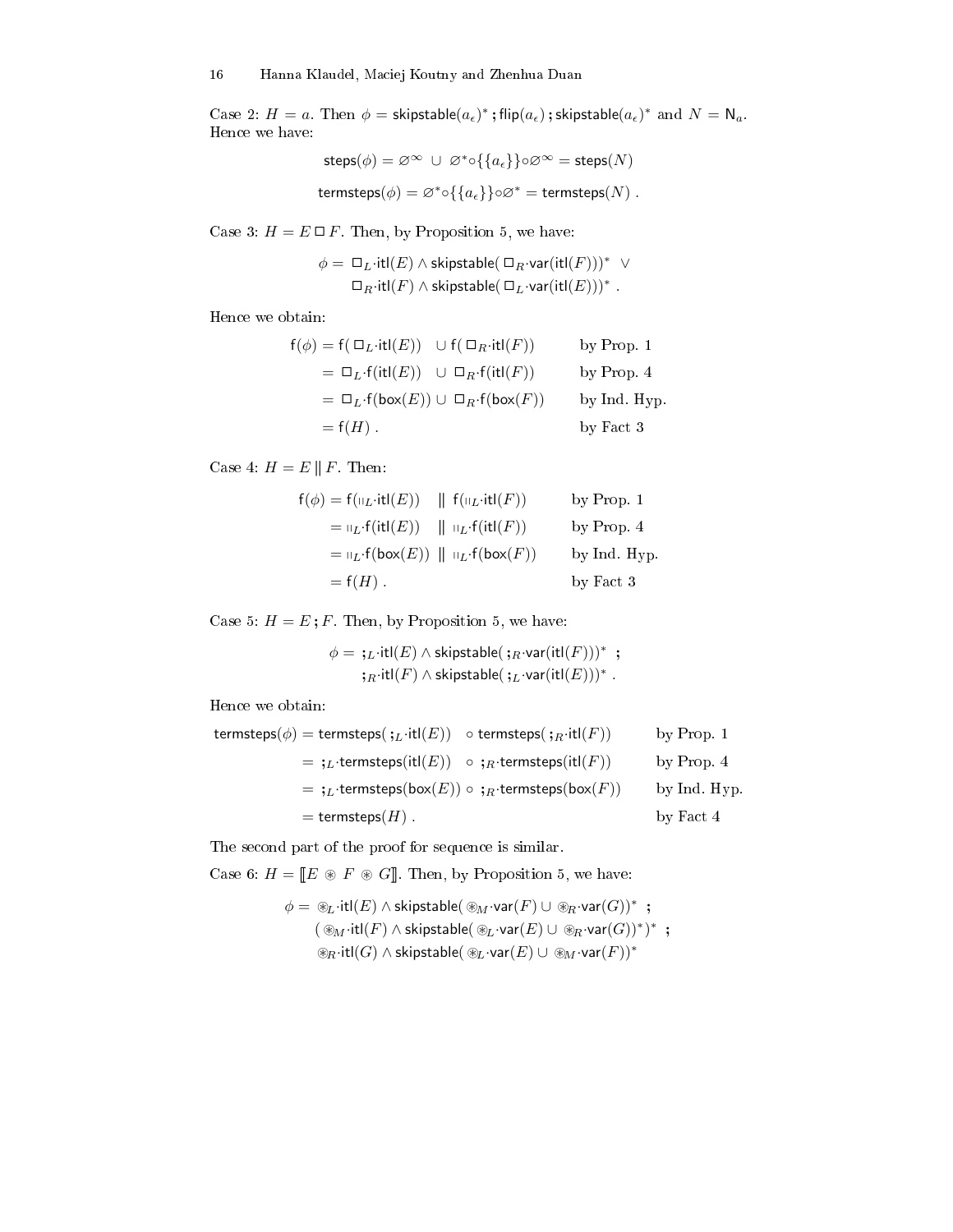Hence we obtain:

$$
\begin{aligned} \mathsf{termsteps}(\phi) & = \mathsf{termsteps}(\circledast_L \cdot \mathsf{itl}(E)) & \circ \mathsf{termsteps}(\circledast_R \cdot \mathsf{itl}(F))^* \\ & \circ \mathsf{termsteps}(\circledast_M \cdot \mathsf{itl}(G)) & \quad \text{by Prop. 2} \\ & = \circledast_L \cdot \mathsf{termsteps}(\mathsf{itl}(E)) & \circ (\circledast_R \cdot \mathsf{termsteps}(\mathsf{itl}(F)))^* \\ & \circ \circledast_M \cdot \mathsf{termsteps}(\mathsf{ibc}(F))) & \quad \text{by Prop. 4} \\ & = \circledast_L \cdot \mathsf{termsteps}(\mathsf{box}(E)) & \circ (\circledast_R \cdot \mathsf{termsteps}(\mathsf{box}(F)))^* \\ & \circ \circledast_M \cdot \mathsf{termsteps}(\mathsf{box}(G)) & \quad \text{by Ind. Hyp.} \\ & = \mathsf{termsteps}(H) \,. & \quad \text{by Fact 5} \end{aligned}
$$

The second part of the proof for iteration is similar. □

The above result is very strong as it basi
ally states that the behavioural properties of non-synchronised box expressions related to the sequencing of exe
uted a
tions an be re-interpreted as properties of the translated formulas, assuming that an execution of a transition is 'simulated' by a flipping of the orresponding boolean variable. Extending su
h a result to streamlined expressions highlights the way in which the box expression synchronisation mechanism (through merging transitions), and the itl syn
hronisation me
hanism (through flipping variables in different parts of a formula) match each other.

Let  $F = E$  sco  $\rho$  be a streamlined box expression. Then itl(F) is obtained from  $it(E)$  by replacing each occurrence of each variable v by the unique variable in trans $(v)$ .

**Theorem 2** (streamlined expression). Let  $F = E$  sco  $\rho$  be a streamlined box expression and  $f \in \{\text{steps}, \text{terms}\}$ . Then  $f(\text{it}(F)) = f(\text{box}(F))$ .

*Proof.* By the definition of the itl mapping, flipping the value of any variable  $v$ in itl(E) is due to the (unique within itl(E)) sub-formula flip(v) as otherwise v keeps the same value due to the presence of the skipstable $(v)^*$  sub-formulas (in other words, all the variables in  $it(E)$  are framed [4]).

Suppose now that  $a_W$  is a variable in  $\mathrm{itl}(F)$  and that  $a^1_{\pi_1}, \ldots, a^k_{\pi_k}$  are the variables in itl $(E)$  which in itl $(F)$  are replaced by  $a_W$ . Then, by definition,  $\pi_i|\pi_j$ for all  $i \neq j$ . As a consequence, there is a sub-formula  $\phi \wedge \phi'$  of itl(E) such that  $var(\phi) \cap var(\phi') = \varnothing$  and, without loss of generality,  $a^i_{\pi_i} \in var(\phi)$  and  $a_{\pi_j}^j \in \textsf{var}(\phi')$ . As this observation holds for all distinct i and j, it follows that flipping of  $a_W$  in itl(F) must be 'agreed upon' by all the sub-formulas flip( $a_W$ ), each resulting from a replacement of some  $a_{\pi_j}^i$  by  $a_W$ . The result then follows from  $f(it(L)) = f(box(E))$  (see Theorem 1) and Fact 6.

Having dis
ussed the ase of streamlined box expressions, suppose now that  $F = E$  sco  $\rho$  is an arbitrary synchronised expression. Given Fact 7, we could now simply take the streamlined expression  $\text{stl}(F)$  defined in Section 2.6 and, after consistently renaming variables according to the bijection  $\lambda$  defined in Section 2.6, obtain a generalised version of Theorem 2. Having said that, we can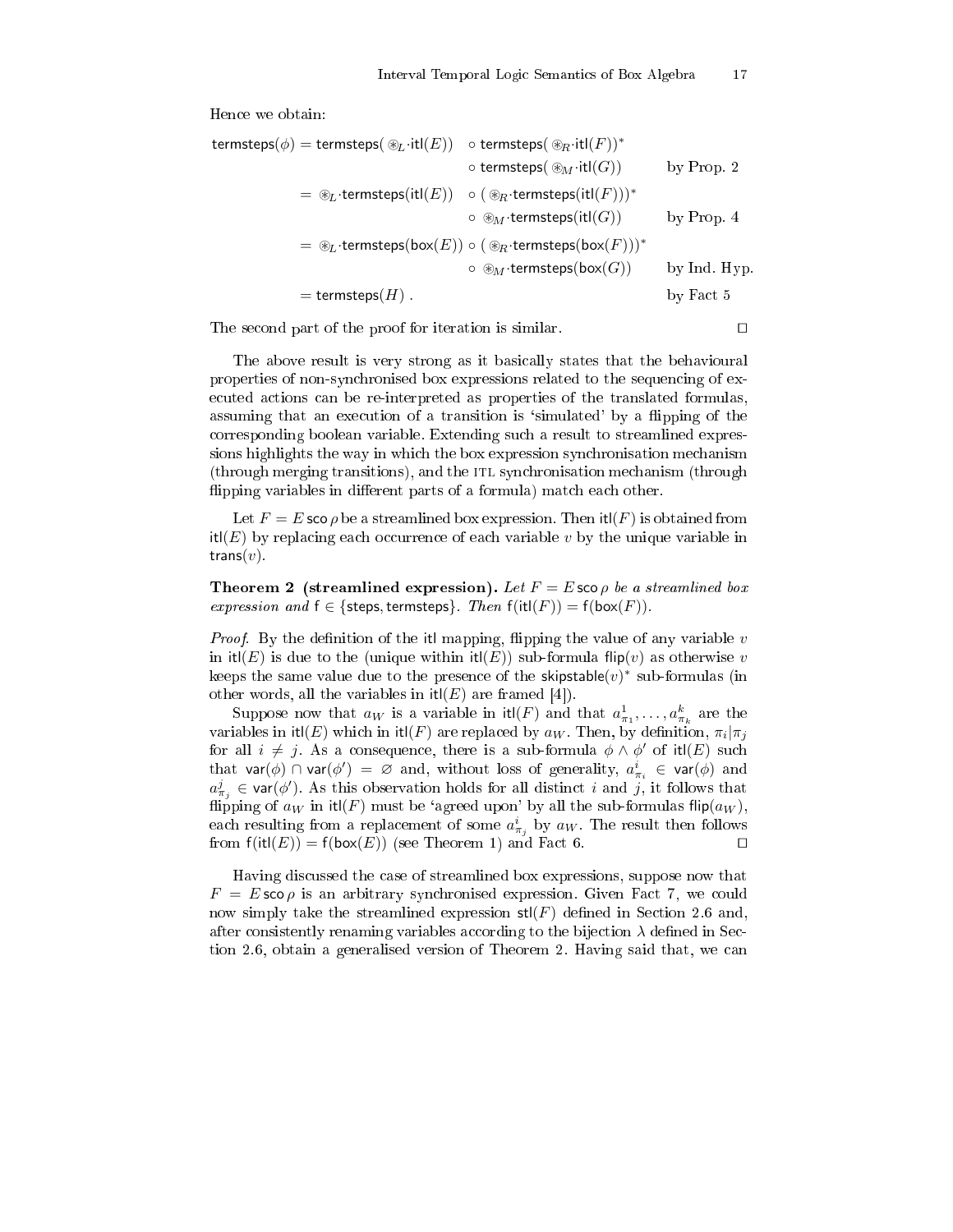pro
eed without pre-pro
essing and onservatively extend the previous translation. More precisely, for any synchronised expression  $F = E \text{ sco } \rho$  we construct  $it(f)$  from  $it(f)$  by replacing

- $\alpha$  each sub-formula flip(t) by flip(trans(t));
- each sub-formula skipstable(t) by skipstable(trans(t)); and
- each sub-formula skipstable $(V')$  by skipstable $(\bigcup \textsf{trans}(V'))$ .

We then obtain the main result of this paper.

**Theorem 3 (synchronised expression).** Let  $F = E$  sco  $\rho$  be a synchronised box expression and  $f \in \{\text{steps}, \text{terms}\}$ . Then  $f(\text{itl}(F)) = f(\text{box}(F))$ .

*Proof.* Let us consider the streamlined expression  $\text{stl}(E \text{ sco } \rho) = E' \text{ sco } \rho'$  as defined in Section 2.6, and  $\phi = \text{itl}(E' \text{ sco } \rho')$  as defined for streamlined expression. Then it  $(E \simeq \rho)$  and  $\phi$  are equivalent after applying a consistent renaming of variables given by the bijection  $\lambda$  defined in Section 2.6. Now, we observe that if  $\textsf{trans}(a_{\pi}) = \{b^1_{W_1}, \ldots, b^m_{W_m}\}$  and  $m \geq 2$  then the sub-formula

skipstable $(a_\pi)^*$  ; flip $(a_\pi)$  ; skipstable $(a_\pi)^*$ 

in  $itI(E)$  is transformed into

```
skipstable(\{b_{W_1}^1,\ldots,b_{W_m}^m\})^* ;
      (\mathsf{flip}(b_{W_1}^1) \land \mathsf{skipstable}(\{b_{W_2}^2, \ldots, b_{W_m}^m\}) \ \lor \ \ldots \ \ \lor\mathsf{flip}(b_{W_m}^m) \wedge \mathsf{skipstable}(\{b_{W_1}^1, \dots, b_{W_{m-1}}^{m-1}\})) ;
skipstable(\{b_{W_1}^1, \ldots, b_{W_m}^m\})^*
```
within  $it(f)$ . This is equivalent to

$$
\begin{aligned} \mathsf{skipstable}(&\{b^1_{W_1},\ldots,b^m_{W_m}\})^*~;\mathsf{flip}(b^1_{W_1}) \wedge \mathsf{skipstable}(\{b^2_{W_2},\ldots,b^m_{W_m}\})~;\\ &~~\mathsf{skipstable}(\{b^1_{W_1},\ldots,b^m_{W_m}\})^*\\ &~~\vee~\ldots~\vee\\ &~~\mathsf{skipstable}(\{b^1_{W_1},\ldots,b^m_{W_m}\})^*~;\mathsf{flip}(b^m_{W_m}) \wedge \mathsf{skipstable}(\{b^2_{W_2},\ldots,b^m_{W_m}\})~;\\ &~~\mathsf{skipstable}(\{b^1_{W_1},\ldots,b^m_{W_m}\})^* \end{aligned}
$$

which in turn can be shown to be equivalent (after taking into account the correspondence given by  $\lambda$ ) to itl $(b^1_{W_1}\square\ldots\square\,b^m_{W_m})$ . Hence the result follows from Theorem 2, Fact 7 and Proposition 3. □

To conclude, we have demonstrated that it is possible to compositionally associate a semantically equivalent ITL formula with any box expression considered in this paper.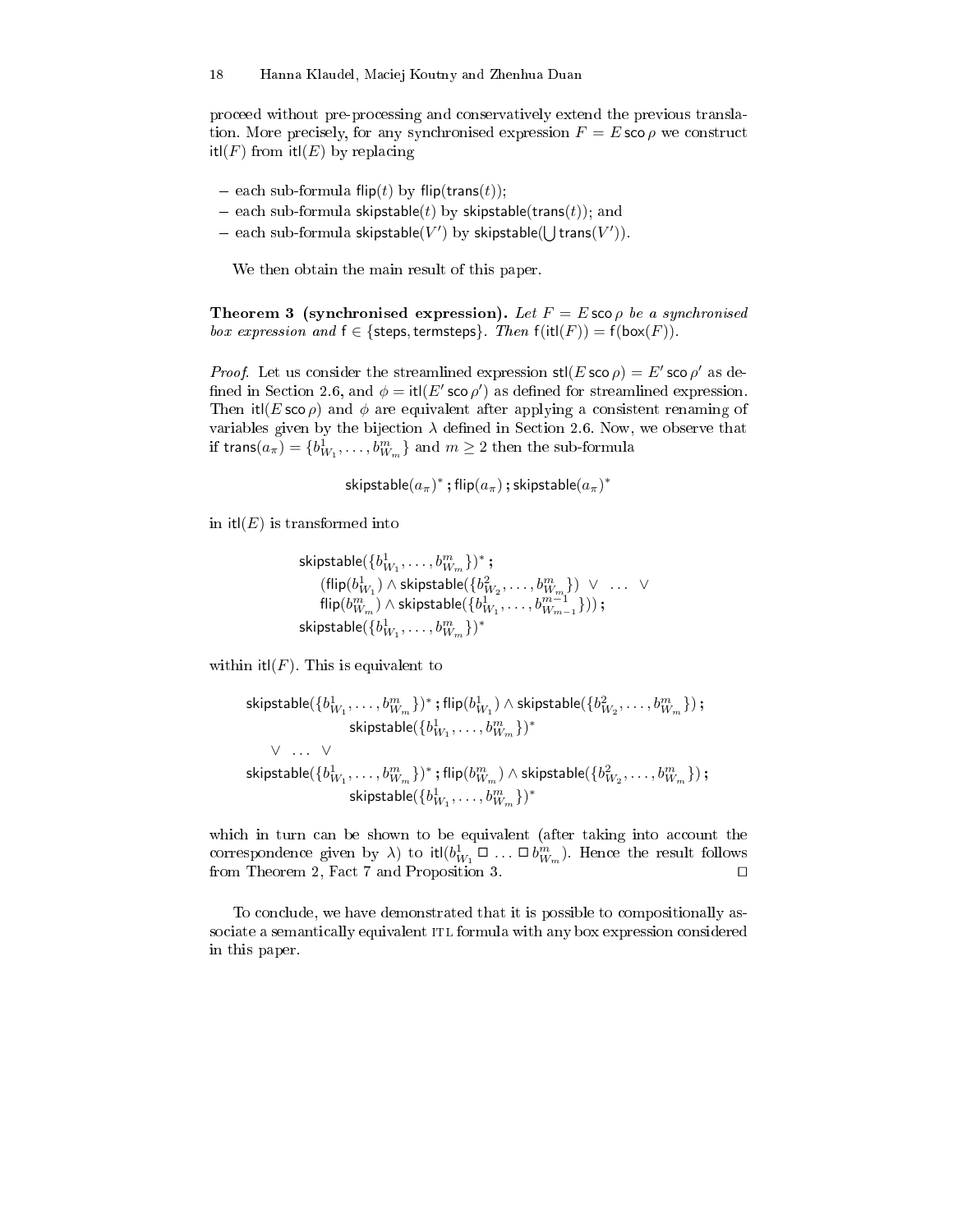#### 5Examples

## 5.1 Syn
hronisation and restri
tion

To illustrate a
tion restri
tion as well as internal and external syn
hronisations, we consider a streamlined expression  $F = E \text{ sco } \rho$ , where

 $E = ((a \parallel a); b) \parallel (b; c)$  and  $\rho = \{aa \mapsto A, bb \mapsto B\}$ .

The corresponding boxes are shown in Figure 3. In our translation, we first derive

$$
\begin{aligned} \text{itl}(E) = & \left( (\mathsf{sfs}(a_{\shortparallel_L \; ;_L\shortparallel_L}) \land \mathsf{sfs}(a_{\shortparallel_L \; ;_L\shortparallel_R}) ) \land \mathsf{skipstable}(b_{\shortparallel_L \; ;_R})^* \right) \text{;} \\ & \left. (\mathsf{sfs}(b_{\shortparallel_L \; ;_R}) \land \mathsf{skipstable}( \{ a_{\shortparallel_L \; ;_L\shortparallel_L}, a_{\shortparallel_L \; ;_L\shortparallel_R} \})^* \right) \\ & \land \\ & \left. (\mathsf{sfs}(b_{\shortparallel_R \; ;_L}) \land \mathsf{skipstable}(c_{\shortparallel_R \; ;_R})^*) \text{ } ; (\mathsf{sfs}(c_{\shortparallel_R \; ;_R}) \land \mathsf{skipstable}(b_{\shortparallel_R \; ;_L})^*) \right) \end{aligned}
$$

To prepare for applying s
oping we derive

trans
$$
(a_{\mathsf{II}_L;L\mathsf{II}_L})
$$
 = trans $(a_{\mathsf{II}_L;L\mathsf{II}_R})$  = { $A_{\mathsf{II}_L;L\mathsf{II}_L;L\mathsf{II}_L;L\mathsf{II}_R}$ } = { $\alpha$ }  
trans $(b_{\mathsf{II}_L;R})$  = trans $(b_{\mathsf{II}_R;L})$  = { $B_{\mathsf{II}_L;R\mathsf{II}_R;L}$ } = { $\beta$ }  
trans $(c_{\mathsf{II}_R;R})$  =  $\emptyset$ 

which (after eliminating true in conjunctions) leads to

$$
\begin{aligned} \mathsf{itl}(F) & = \left( (\mathsf{sfs}(\alpha) \land \mathsf{sfs}(\alpha)) \land \mathsf{skipstable}(\beta)^* \right) \mathsf{; (sfs}(\beta) \land \mathsf{skipstable}(\alpha)^* ) \\ & \land \\ \mathsf{sfs}(\beta) \mathsf{; (inf} \land \mathsf{skipstable}(\beta)^* ) \end{aligned}
$$

and so, in an equivalent form, we obtain:

$$
\begin{aligned} \mathsf{itl}(F) & = (\mathsf{sfs}(\alpha) \land \mathsf{skipstable}(\beta)^*) \text{; (sfs}(\beta) \land \mathsf{skipstable}(\alpha)^*) \\ & \land \\ \mathsf{sfs}(\beta) \text{; (inf } \land \mathsf{skipstable}(\beta)^*) \end{aligned}
$$

Note that

$$
\mathsf{steps}(F) = \varnothing^\infty \ \cup \ \varnothing^* \circ \{\alpha\} \circ \varnothing^\infty \ \cup \ \varnothing^* \circ \{\alpha\} \circ \varnothing^* \circ \{\beta\} \circ \varnothing^\infty
$$
 
$$
\mathsf{terms}(\mathit{t}(\mathit{F}) = \varnothing \ .
$$

## 5.2 Parallel omposition and hoi
e

To illustrate hoi
e and parallel omposition, we onsider a streamlined expression  $F = E$  sco  $\rho$ , where

$$
E = (a \Box b) || b \text{ and } \rho = \{a \mapsto a, bb \mapsto b\}.
$$

The corresponding boxes are shown in Figure 4. In our translation, we first derive

$$
\begin{array}{l} \mathrm{itl}(E)=\mathsf{sfs}(a_{\shortparallel_L\:\Box_L})\:\wedge\: \mathsf{skipstable}(b_{\shortparallel_L\:\Box_R})^*\ \ \vee\ \, \mathsf{sfs}(b_{\shortparallel_L\:\Box_R})\:\wedge\: \mathsf{skipstable}(a_{\shortparallel_L\:\Box_L})^*\\qquad \qquad \wedge\\ \mathsf{sfs}(b_{\shortparallel_R})\:.\end{array}
$$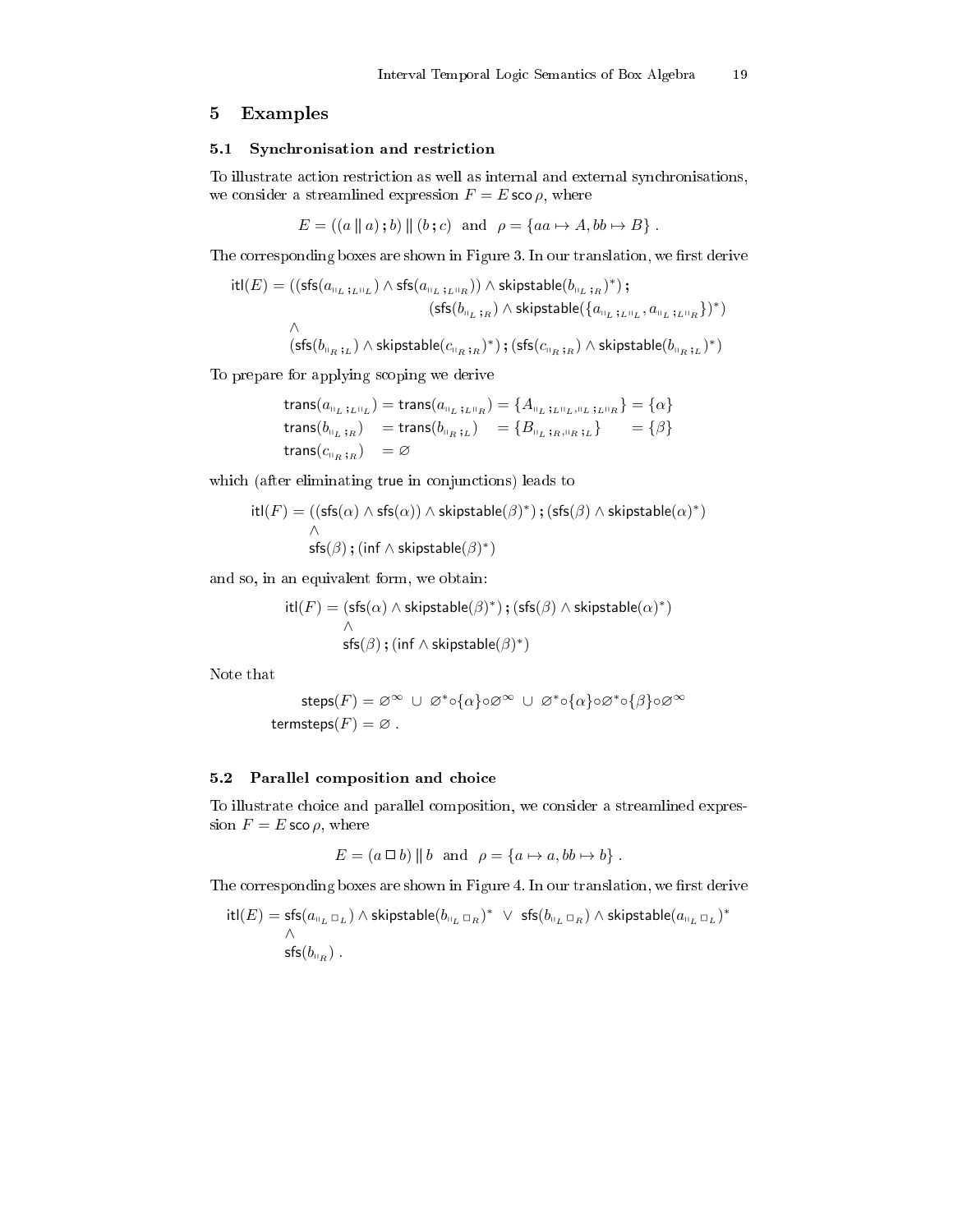

**Fig. 3.** Boxes of  $E = ((a \parallel a); b) \parallel (b; c)$  and  $F = E$  sco  $\{aa \mapsto A, bb \mapsto B\}$ .

To prepare for applying s
oping we derive

$$
\begin{aligned} \text{trans}(a_{\mathbf{u}_L \mathbf{u}_L}) &= \{a_{\mathbf{u}_L \mathbf{u}_L}\} &= \{\alpha\} \\ \text{trans}(b_{\mathbf{u}_L \mathbf{u}_R}) &= \text{trans}(b_{\mathbf{u}_R}) &= \{b_{\mathbf{u}_L \mathbf{u}_R, \mathbf{u}_R}\} = \{\beta\} \end{aligned}
$$

which (after eliminating true in conjunctions) leads to

$$
itI(F) = (sfs(\alpha) \land skipstable(\beta)^* \lor sfs(\beta) \land skipstable(\alpha)^*) \land sfs(\beta).
$$

Hen
e, in an equivalent form, we obtain:

$$
itI(F) = sfs(\alpha) \wedge skipstable(\beta)^* \wedge inf \vee ss(\beta) \wedge skipstable(\alpha)^*.
$$

Note that

$$
\mathsf{steps}(F) = \varnothing^{\infty} \cup \varnothing^* \circ \{\alpha\} \circ \varnothing^{\infty} \cup \varnothing^* \circ \{\beta\} \circ \varnothing^{\infty}
$$
\n
$$
\mathsf{terms}(\mathsf{t}) = \varnothing^* \circ \{\beta\} \circ \varnothing^*.
$$



**Fig. 4.** Boxes of  $E = (a \square b) || b$  and  $F = E$  sco  $\{a \mapsto a, bb \mapsto b\}.$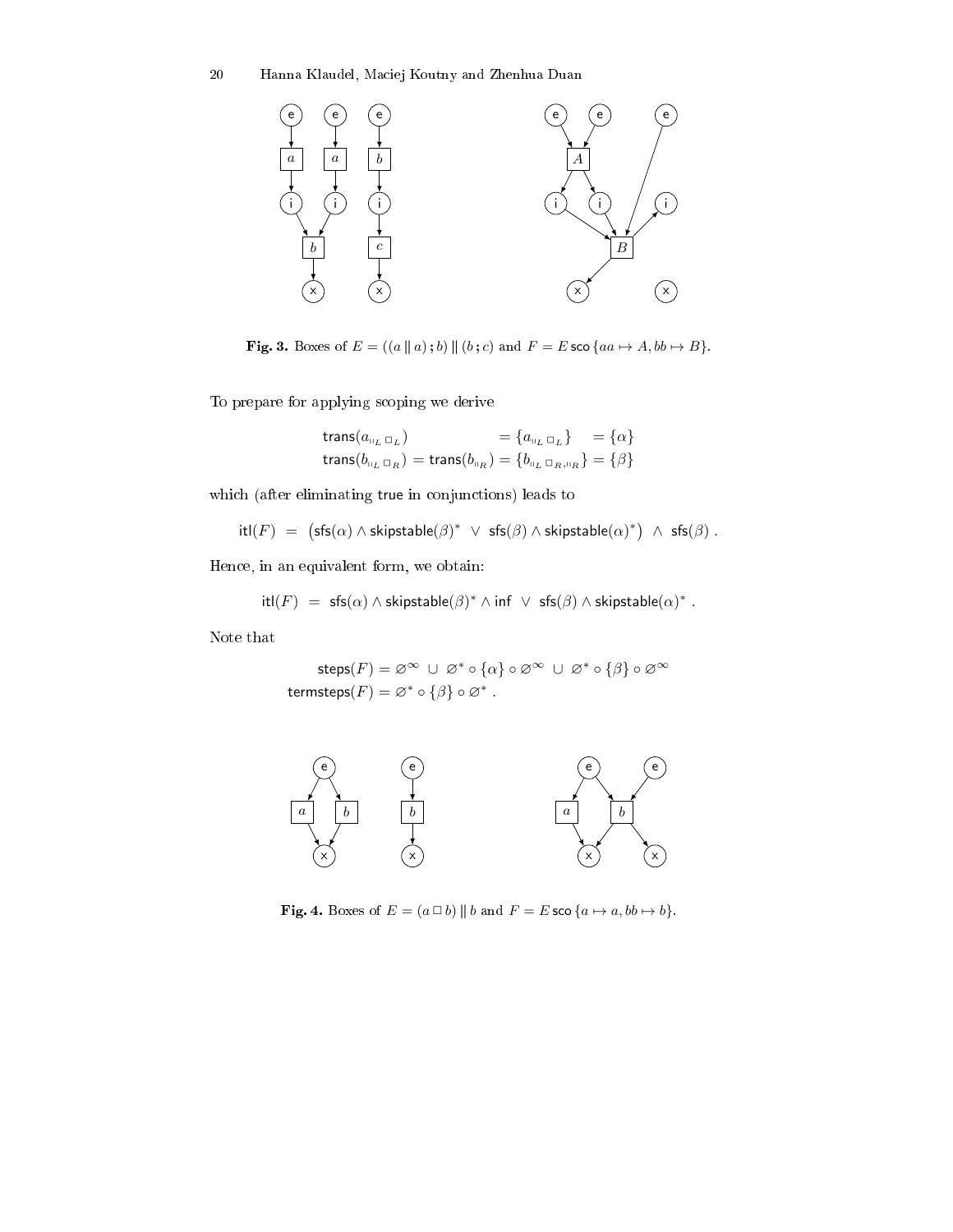#### 5.3 Iteration and s
oping

To illustrate syn
hronisation inside iteration, we onsider a non-streamlined expression  $F = E \operatorname{sco} \{a \mapsto G, bc \mapsto A, c \mapsto C\}$  where

$$
E = [a \circledast (b \mid c) \circledast d].
$$

Note that boxes corresponding to  $E$  and  $F$  are shown in Figure 2. We first derive

$$
\begin{array}{ll}\mathsf{itl}(E)=\mathsf{sfs}(a_{\circledast_L})\land \mathsf{skipstable}(\{b_{\circledast_{\!M^{\sqcup_L}}},c_{\circledast_{\!M^{\sqcup_R}}},d_{\circledast_R}\})^* \ ; \\ & (\mathsf{sfs}(b_{\circledast_{\!M^{\sqcup_L}}})\land \mathsf{sfs}(c_{\circledast_{\!M^{\sqcup_R}}})\land \mathsf{skipstable}(\{a_{\circledast_L},d_{\circledast_R}\})^*)^* \ ; \\ & \mathsf{sfs}(d_{\circledast_R})\land \mathsf{skipstable}(\{a_{\circledast_L},b_{\circledast_{\!M^{\sqcup_L}}},c_{\circledast_{\!M^{\sqcup_R}}}\})^* \ .\end{array}
$$

To prepare for applying s
oping we derive

$$
\begin{aligned}\n\text{trans}(a_{\circledast_L}) &= \{G_{\circledast_L}\} = \{\gamma\} & \text{trans}(b_{\circledast_{M^{\parallel L}}}) &= \{A_{\circledast_{M^{\parallel L}}, \circledast_{M^{\parallel R}}}\} &= \{\alpha\} \\
\text{trans}(d_{\circledast_R}) &= \varnothing & \text{trans}(c_{\circledast_{M^{\parallel R}}}) &= \{A_{\circledast_{M^{\parallel L}}, \circledast_{M^{\parallel R}}, C_{\circledast_{M^{\parallel R}}}\} = \{\alpha, \zeta\}\n\end{aligned}
$$

whi
h leads to

$$
\begin{aligned} \mathsf{itl}(F) = \mathsf{sfs}(\gamma) \land \mathsf{skipstable}(\{\alpha, \zeta\})^* \ ; \\ (\mathsf{sfs}(\alpha) \land \mathsf{sfs}(\{\alpha, \zeta\}) \land \mathsf{skipstable}(\gamma)^*)^* \ ; \\ \mathsf{inf} \land \mathsf{skipstable}(\{\gamma, \alpha, \zeta\})^* \ . \end{aligned}
$$

Hen
e, in an equivalent form, we obtain:

$$
\begin{aligned} \text{itl}(F) & = \text{sfs}(\gamma) \land \text{skipstable}(\{\alpha, \zeta\})^* \enspace; \\ & \quad \text{(sfs}(\alpha) \land \\ & \quad \text{(skipstable}(\{\alpha, \zeta\})^* \text{ ; flip}(\alpha) \land \text{skipstable}(\zeta) \text{ ; skipstable}(\{\alpha, \zeta\})^* \\ & \lor \\ & \quad \text{skipstable}(\{\alpha, \zeta\})^* \text{ ; flip}(\zeta) \land \text{skipstable}(\alpha) \text{ ; skipstable}(\{\alpha, \zeta\})^* ) \\ & \land \text{skipstable}(\gamma)^* \text{ } ; \\ & \quad \text{inf} \land \text{skipstable}(\{\gamma, \alpha, \zeta\})^* \enspace. \end{aligned}
$$

Note that

$$
\begin{aligned}\n\text{steps}(F) &= \varnothing^{\infty} \quad \cup \\
&\varnothing^* \circ \{\gamma\} \circ \varnothing^{\infty} \quad \cup \\
&\varnothing^* \circ \{\gamma\} \circ (\varnothing^* \circ \{\alpha\})^* \varnothing^{\infty} \quad \cup \\
&\varnothing^* \circ \{\gamma\} \circ (\varnothing^* \circ \{\alpha\})^* \circ \varnothing^* \circ \{\zeta\} \circ \varnothing^{\infty}\n\end{aligned}
$$

termsteps $(F) = \emptyset$ .

#### 6**Conclusions**

In the past, different kinds of logics have been used as formalism for expressing correctness properties of systems specified using Petri nets. When it comes to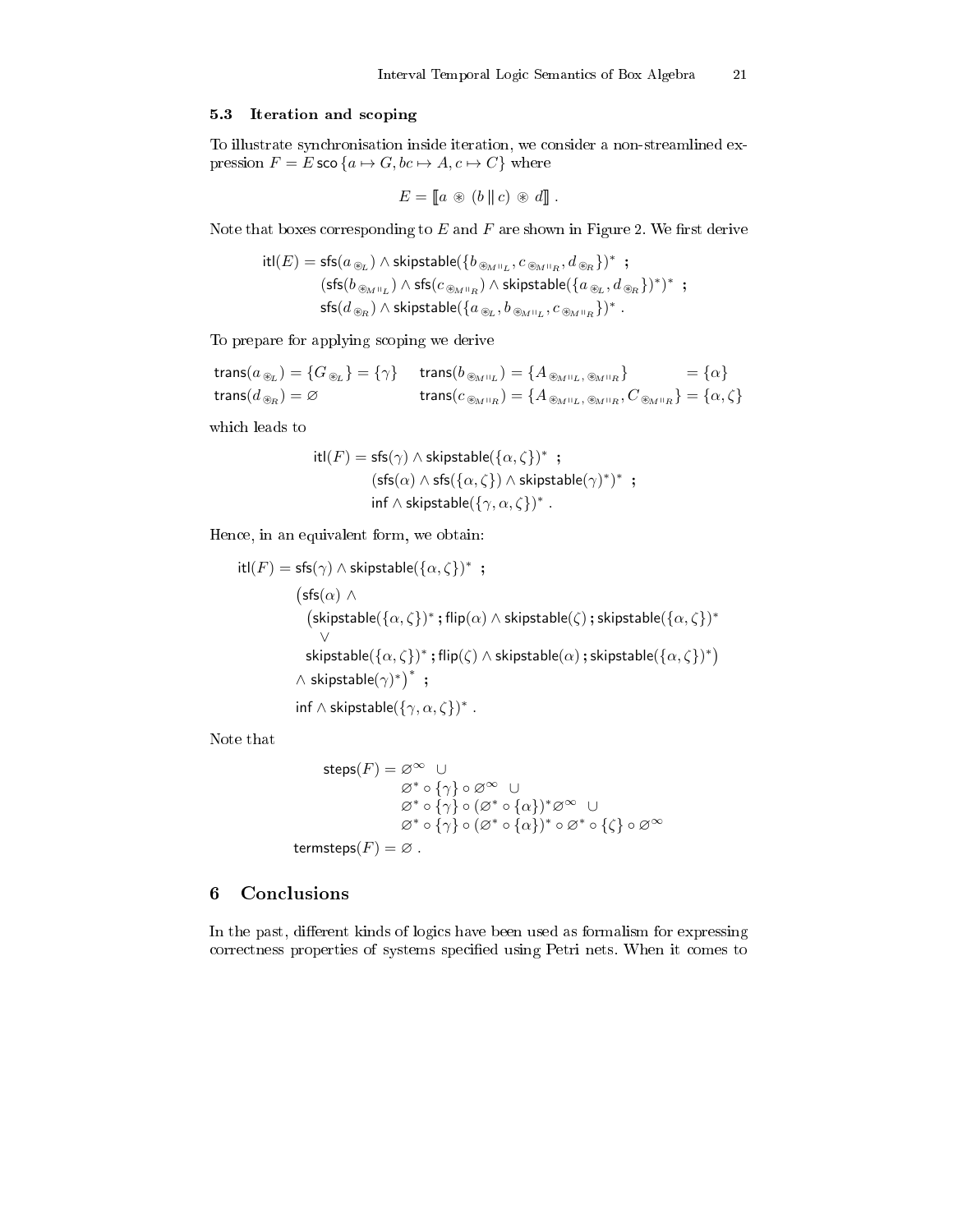the relationship between logi
s and Petri net, we feel that the work on the connections between linear logic [8] and Place Transition nets was the closest one. However, the main concern there was the handling of multiple token occurrences in net places whereas here nets can hold at most two tokens in a single place ever. Another way in which logics and Petri nets were discussed was reported in [17] which provided a characterisation of Petri net languages in terms of second-order logi
al formulas.

The results presented in this paper demonstrate that one can develop a very close structural connection between BA and ITL. It is therefore important to further investigate the extent to which such a connection could be generalised and exploited. In particular, we plan to investigate what is the subset of ITL which an be modelled by ba. A longer time goal is the development of a hybrid veri fication methodology combining ITL and BA techniques. For example, sequential algorithms and infinite data structures could be treated by ITL techniques [2, 9, 14, while intensive parallel or communicating aspects of systems could be treated by net unfoldings  $[7, 10]$  or other Petri net techniques  $[18]$ .

#### A
knowledgement

This resear
h was supported by the 973 Program Grant 2010CB328102, NSFC Grant 61133001, ANR SYNBIOTIC and EPSRC GAELS and UNCOVER projects.

## Referen
es

- 1. E.Best, R.Devillers and M.Koutny: Petri Net Algebra. Monographs in Theoreti
al Computer S
ien
e, Springer (2001)
- 2. A.Cau and H.Zedan: Refining Interval Temporal Logic Specifications. Lecture Notes in Computer Science 1231 (1997) 79-94
- 3. Z.Duan, H.Klaudel, M.Koutny: ITL Semanti
s of Composite Petri Nets. The Journal of Logi and Algebrai Programming (2012) http://dx.doi.org/10.1016/j.jlap.2012.12.001
- 4. Z.Duan, X.Yang and M.Koutny: Framed Temporal Logic Programming. Science of Computer Programming 70 (2008) 31-61
- 5. J.Desel and G.Juhás: "What Is a Petri Net?" Lecture Notes in Computer Science  $2128(2001)$  1-25
- 6. E.A.Emerson: Temporal and Modal Logi
. In: Handbook of Theoreti
al Computer Science, Elsevier Science (1990) 995-1072
- 7. J.Esparza: Model Che
king Using Net Unfoldings. S
ien
e of Computer Programming  $23(1994)$  151-195
- 8. J.-Y.Girard: Linear Logic. Theoretical Computer Science 50 (1987) 1-102
- 9. H.Janicke, A.Cau, F.Siewe and H.Zedan: Dynamic Access Control Policies: Specification and Verification. The Computer Journal (2012) doi:10.1093/
omjnl/bxs102
- 10. V.Khomenko and M.Koutny: Towards An Efficient Algorithm for Unfolding Petri Nets. Lecture Notes in Computer Science 2154 (2001) 366-380
- 11. Z.Manna and A.Pnueli: Verification of Concurrent Programs: The Temporal Framework. In: The Correctness Problem in Computer Science, Academic Press  $(1981)$  215-273